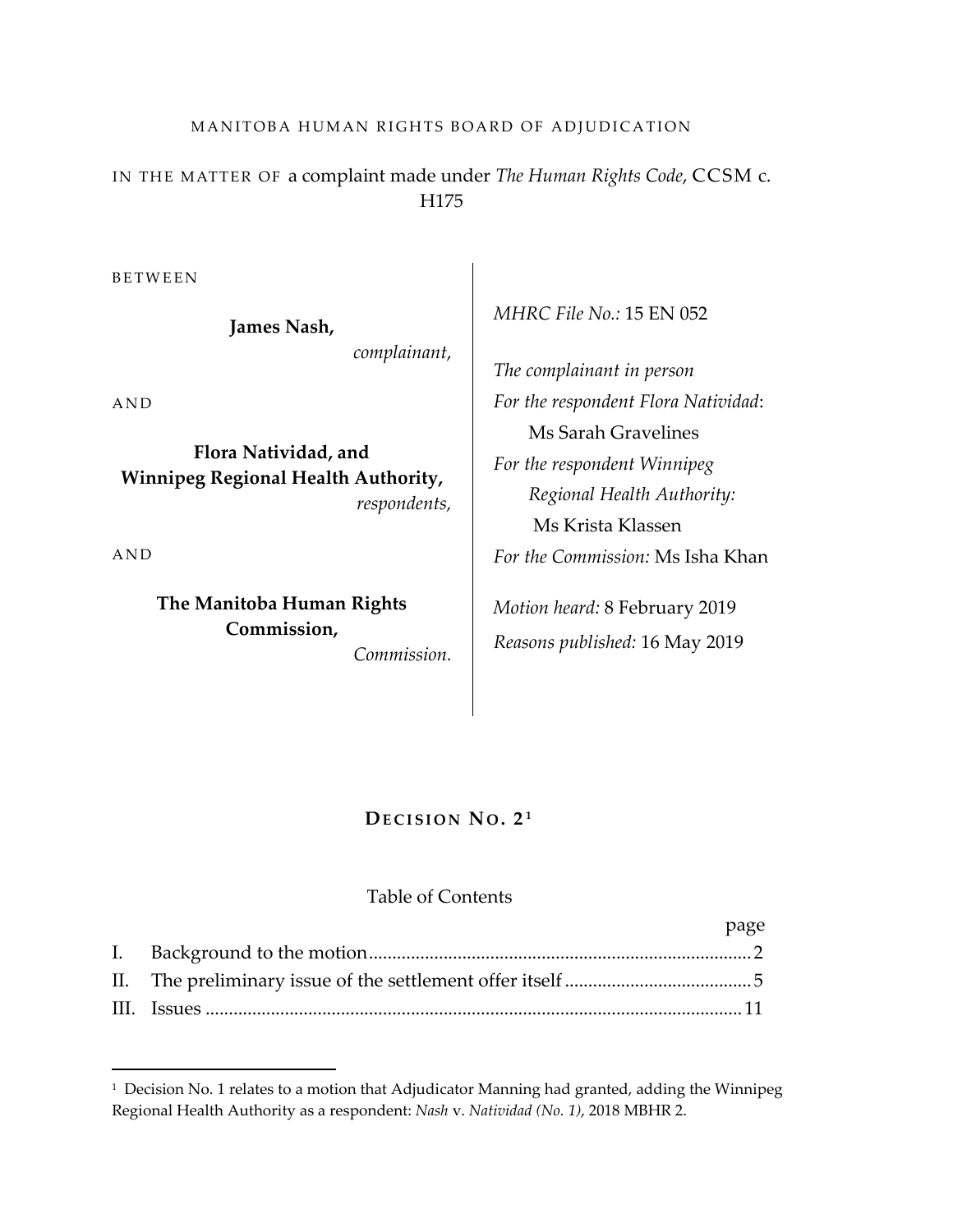|     | IV. Termination of the proceedings because of a reasonable |              |                                                              |  |  |
|-----|------------------------------------------------------------|--------------|--------------------------------------------------------------|--|--|
|     |                                                            |              |                                                              |  |  |
|     | A.                                                         |              | The information that an adjudicator may consider 13          |  |  |
|     | <b>B.</b>                                                  |              |                                                              |  |  |
|     |                                                            | 1.           |                                                              |  |  |
|     |                                                            | 2.           | Compensation for financial losses, expenses incurred,        |  |  |
|     |                                                            |              |                                                              |  |  |
|     |                                                            | 3.           | Damages for injury to dignity, feelings, or self-respect  22 |  |  |
|     |                                                            | 4.           |                                                              |  |  |
|     |                                                            | 5.           |                                                              |  |  |
|     |                                                            | 6.           |                                                              |  |  |
|     |                                                            | 7.           |                                                              |  |  |
|     | $C_{\cdot}$                                                |              |                                                              |  |  |
| V.  |                                                            |              |                                                              |  |  |
|     | А.                                                         |              |                                                              |  |  |
|     | <b>B.</b>                                                  |              |                                                              |  |  |
|     |                                                            | $\mathbf{1}$ |                                                              |  |  |
|     |                                                            | 2.           |                                                              |  |  |
|     |                                                            | 3.           |                                                              |  |  |
|     |                                                            | 4.           |                                                              |  |  |
|     | C.                                                         |              |                                                              |  |  |
| VI. |                                                            |              |                                                              |  |  |

# **R OBERT DAWSON , adjudicator:**

**[1]** Suppliers of residential health care services move to terminate the adjudication of a former resident's human rights complaint after the resident had rejected the suppliers' settlement offer. For the reasons set out below, the motion is granted with costs.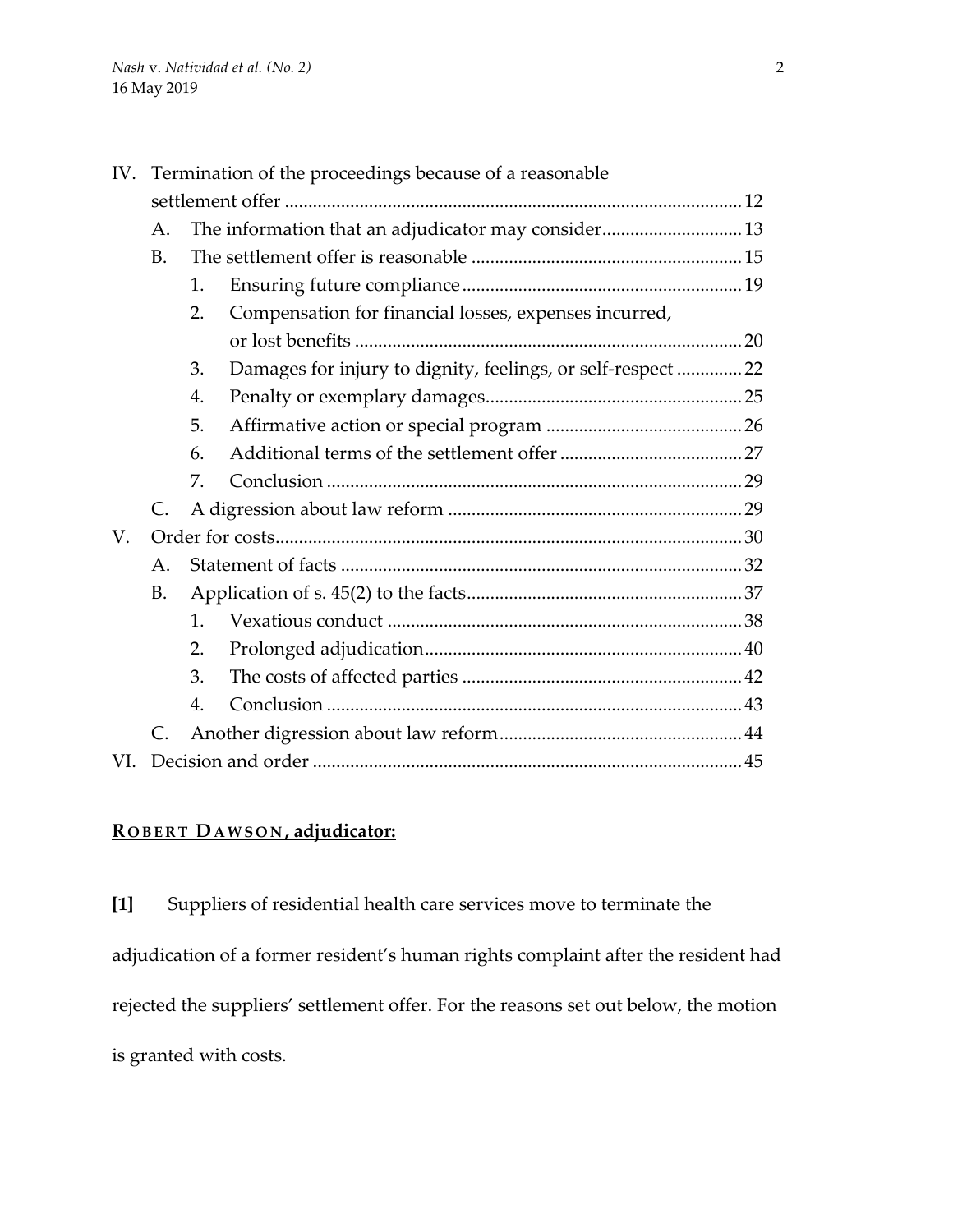## **I. Background to the motion**

**[2]** The complainant, James Nash, had lived in a residential care facility since 1995 until his eviction in 2015. He was schizophrenic and, in 2013, was also diagnosed as suffering a bipolar disorder. At all material times, the respondent Flora Natividad had been Mr Nash's residential care provider, and the respondent Winnipeg Regional Health Authority ("WRHA") had overseen the arrangement.

**[3]** In late 2014, Mr Nash wrote to Ms Natividad, complaining that the residential care facility had

- prohibited him from contacting an individual who used to work at the facility;
- limited his use of the facility's telephone;
- charged him rent at a rate that was slightly higher than the rent charged to other residents;
- cancelled a newspaper subscription;
- accused him of damaging a phonebook;
- shared information about him with his social worker; and,
- directed him not to refer to Ms Natividad as his landlord, but instead to refer to her as his health care provider.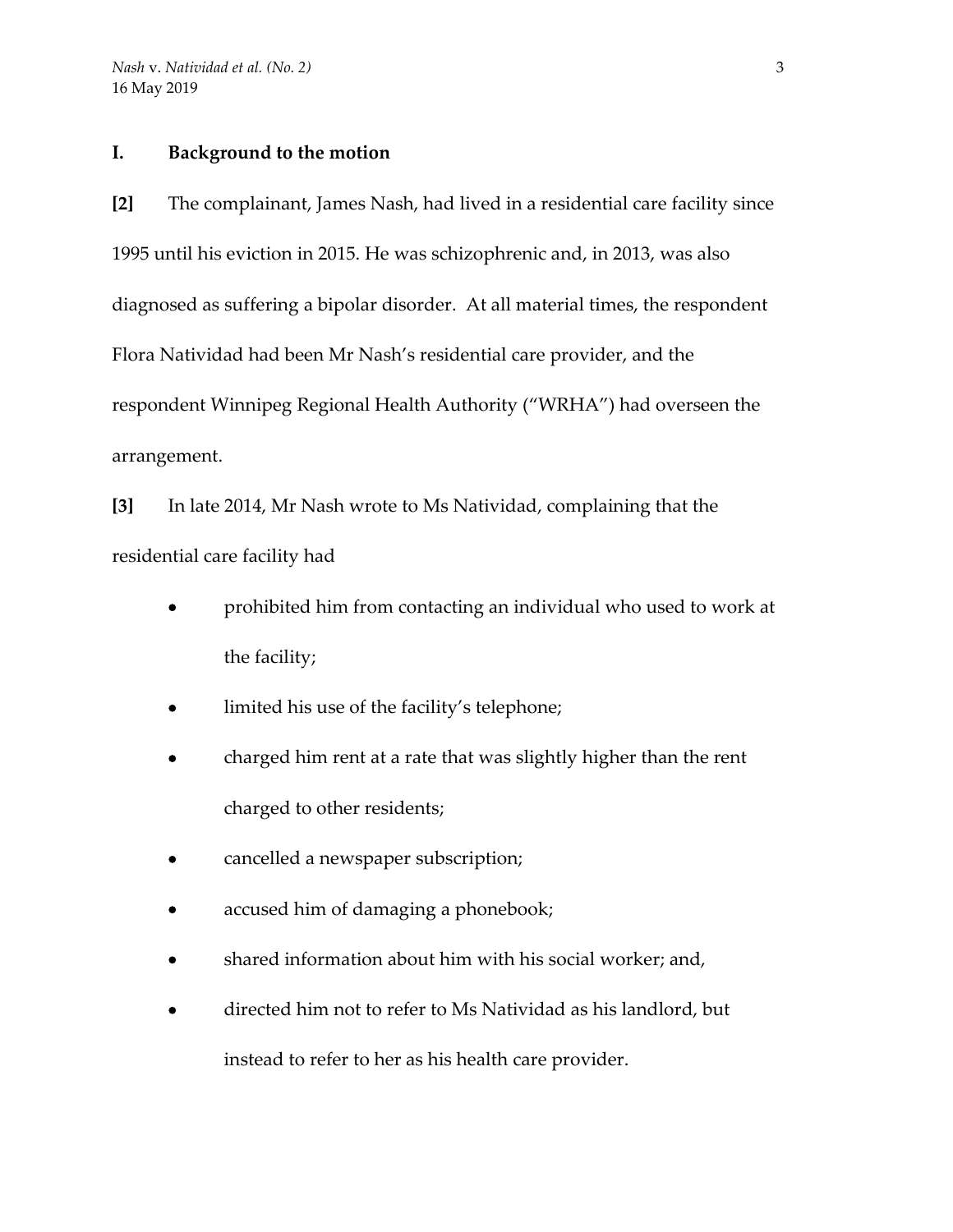**[4]** Shortly after making those complaints, Mr Nash informed Ms Natividad that he would unilaterally reduce his rent payments in 2015. He also demanded an apology from the residential care facility.

**[5]** On 29 January 2015, Ms Natividad informed the WRHA that she intended to evict Mr Nash at the end of February 2015. She alleged that, among other things, Mr Nash had yelled at staff members, bothered other residents, and made inappropriate comments and gestures. Although Mr Nash managed to find alternate lodgings before the eviction date, he had been briefly concerned that he was going to be homeless.

**[6]** On 26 March 2015, the complainant filed a complaint under *The Human Rights Code*, CCSM c. H175 (the "*Code*"*)*. He alleged that, contrary to ss. 13 and 16 of the *Code*, Ms Natividad had discriminated against him on the basis of his mental disability and failed to make reasonable accommodation in the provision of a service or the rental of residential premises.

**[7]** The WRHA was not an original respondent to the complaint, but was added after the complaint had been amended on 15 May 2015. However, the Commission later dismissed the complaint as against the WRHA pursuant to s. 29 of the *Code*, and Ms Natividad was left as the sole respondent. After the complaint had been referred to adjudication, the WRHA was again added as a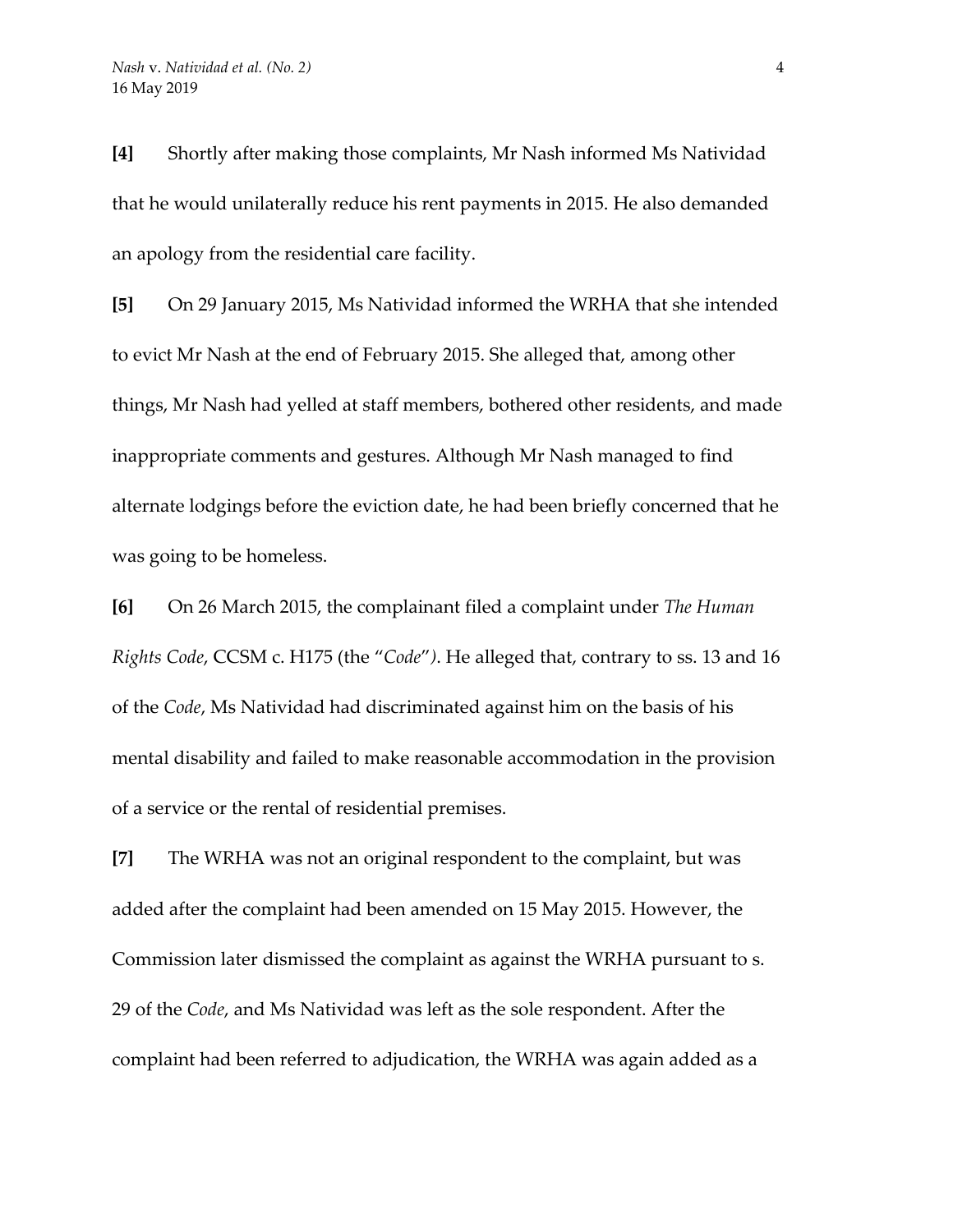respondent by order of Adjudicator Manning, dated 28 May 2018: *Nash* v. *Natividad (No. 1)*, 2018 MBHR 2.

**[8]** On 27 November 2018, the respondents made a joint settlement offer to the complainant, proposing to pay \$8,000.00 to Mr Nash. In addition, the respondents promised to review and, if necessary, revise their policies, procedures, and staff training. Almost immediately, Mr Nash rejected the settlement offer.

**[9]** The respondents therefore brought the instant motion to terminate the adjudication on the ground that the complainant had rejected a reasonable settlement offer. On 7 December 2018, the Chief Adjudicator designated me to hear and decide the motion. I invited the parties to file motion briefs before hearing oral argument on 8 February 2019. In advance of the hearing, I informed the parties that, on the basis of their briefs, it would not be necessary to hear from the respondents and the Commission on the s. 37.1 issue.

# **II. The preliminary issue of the settlement offer itself**

**[10]** Section 37.1 of *The Human Rights Code* requires that an adjudicator terminate the adjudication of a complaint where a complainant is found to have rejected a reasonable settlement offer. However, as the respondents themselves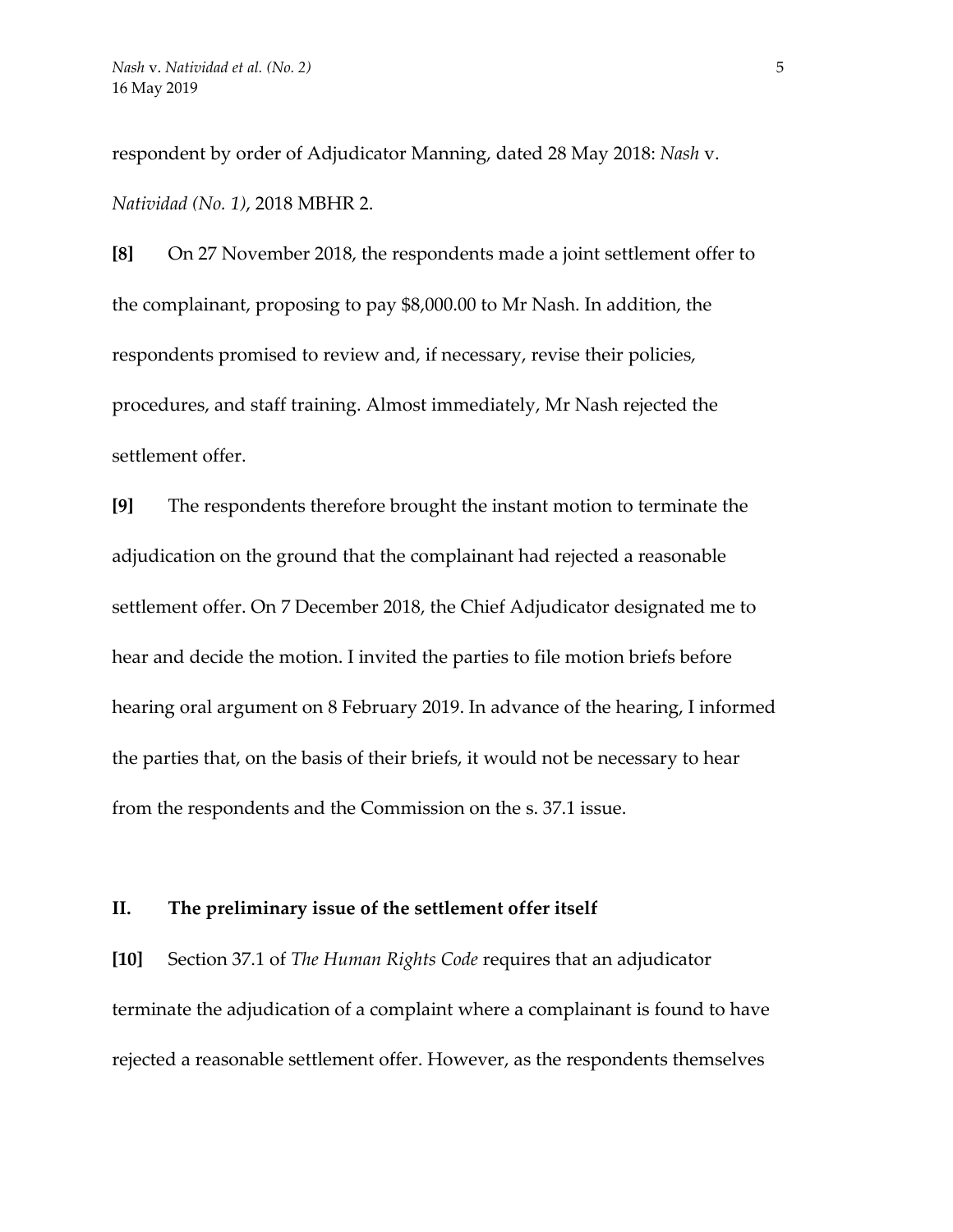have pointed out, there is a problem with the settlement offer that underlies the

instant motion.

**[11]** I excerpt below all of the terms of the settlement offer, as it appeared in the letter that the respondents had addressed to Mr Nash on 27 November 2018:

1. Mr. Nash shall receive a total lump sum damage award in the amount of \$8,000.00 which shall be payable from Ms. Natividad.

2. Within 3 months of acceptance of this offer, Ms. Natividad agrees to meet with the WRHA Community Mental Health Program to review her current House Rules to ensure are reasonable and fair to the residents who reside in her Residential Care Facility.

3. Within 6 months of acceptance of this offer, the WRHA undertakes to conduct a review of its policies, processes and training provided to employees of the Community Mental Health Program to ensure that they adequately address and respond to the evolving the needs of the client/patient population it serves. Any changes which are identified by policy reviews will be made and implemented as soon as practicable thereafter.

4. Within 6 months of acceptance of this offer, the WRHA undertakes to conduct a review of its policies, processes and training provided to employees of the Community Mental Health Program related to Residential Care Facilities to ensure that they adequately address and respond to the evolving needs of the client/patient population who access or reside in Residential Care Facilities. Any changes which are identified by policy reviews will be made and implemented as soon as practicable thereafter.

a. Addresses and delineates the specific roles of the WRHA and its Community Mental Health Program employees, the Department of Families as the Licensing Body and the Residential Care Provider, to ensure they align with the roles and framework established by *The Social Services*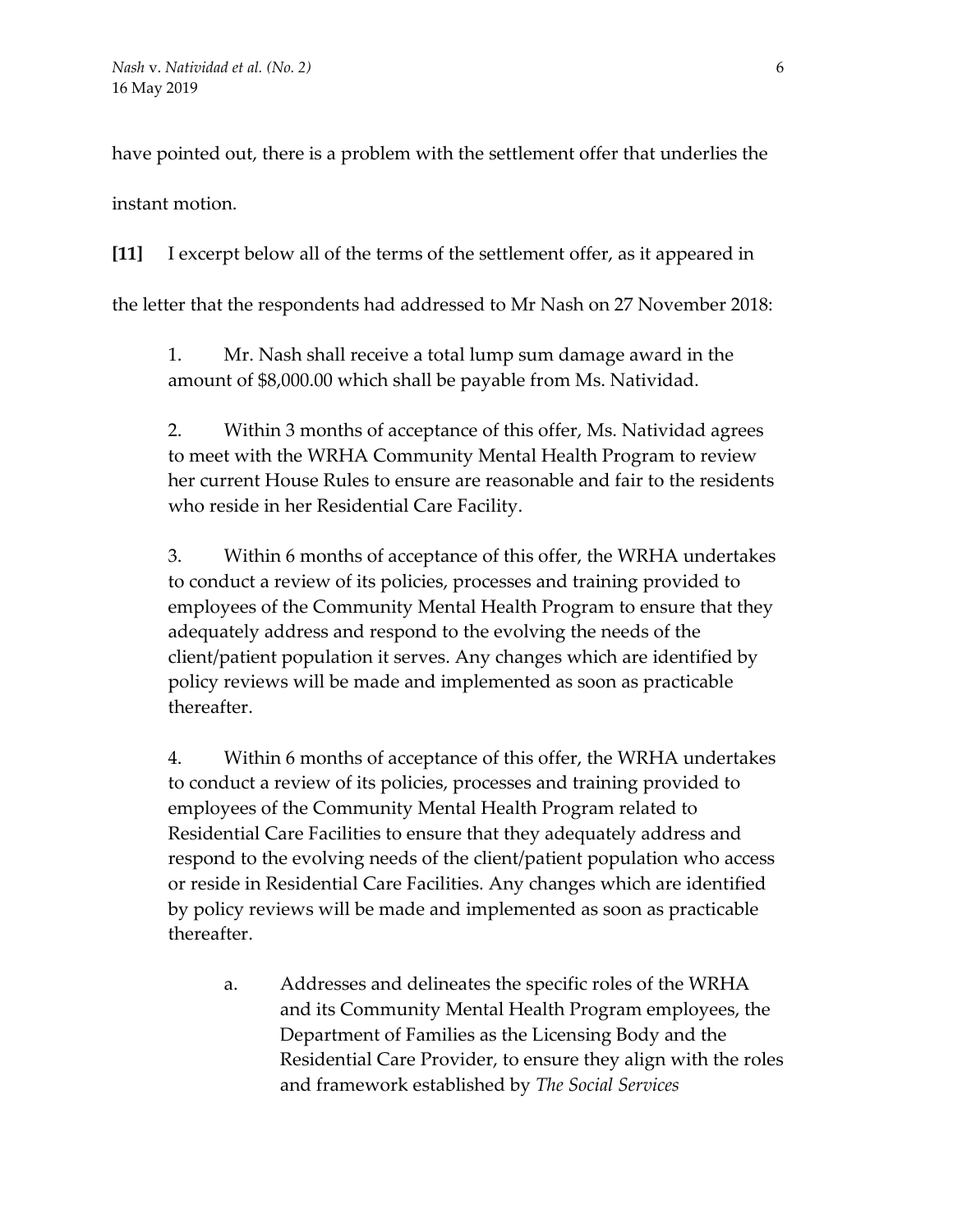*Administration Act*, and in particular, The Residential Care Facilities Licensing Regulation.

- b. Includes a component regarding the development, implementation and enforcement of House Rules by the Residential Care Provider for use in the Residential Care Facility, and the relevant human rights considerations for Residential Care Providers with respect to the same.
- c. Provides the appropriate and necessary training to Residential Care Providers, including training regarding the roles of all parties and the importance of ensuring appropriate communication when making decisions that impact residents.

5. Confirmation of completion of the items noted in points 3, 4, and 5, shall be provided to the Manitoba Human Rights Commission by the WRHA through its legal counsel.

6. The terms of the settlement are confidential as between all parties.

7. The terms of this offer and the settlement are being made on a without prejudice basis.

8. Mr. Nash will sign a full and final release in favour of the WRHA.

9. Mr. Nash will sign a full and final release in favour of Flora Natividad.

**[12]** While preparing for this motion, the respondents noticed what one might describe as a "copy-and-paste" mistake in the settlement offer that they had sent to Mr Nash. Comparing the first few lines of Point #3 of the settlement offer with the opening lines of Point #4, the respondents noticed that part of Point #3 has been more or less copied and jarringly inserted into Point #4. In their motion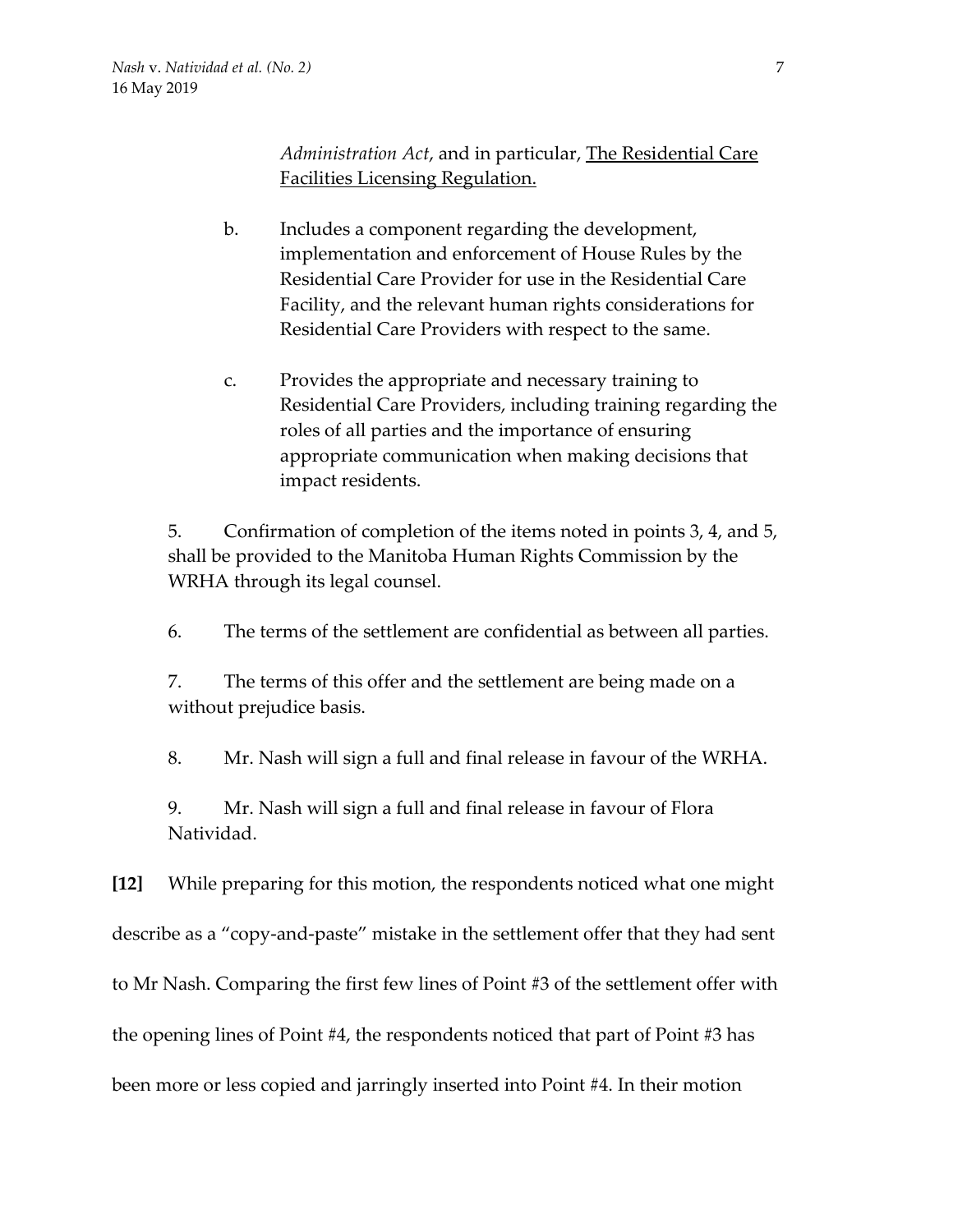brief, the respondents set out the intended version of Point #4 of their settlement

offer, which I compare here:

*Original settlement offer Intended settlement offer* 4. Within 6 months of acceptance of this offer, the WRHA undertakes to conduct a review of its policies, processes and training provided to employees of the Community Mental Health Program related to Residential Care Facilities to ensure that they adequately address and respond to the evolving needs of the client/patient population who access or reside in Residential Care Facilities. Any changes which are identified by policy reviews will be made and implemented as soon as practicable thereafter.

4. Within 6 months of acceptance of this offer, the WRHA undertakes to work with the Department of Families to review the orientation training provided to Residential Care Providers (which for certainty, is provided by the Department of Families for the Province of Manitoba as the Licensing Body) to ensure that the orientation and training:

**[13]** Having discovered this error only after bringing their motion, the respondents did not withdraw the motion and resubmit the corrected settlement offer to the complainant. Instead, the respondents submitted that, for the purpose of this motion, the intended and correct version of the settlement offer should be considered instead of the actual version that the respondents had sent to the complainant and which he had rejected.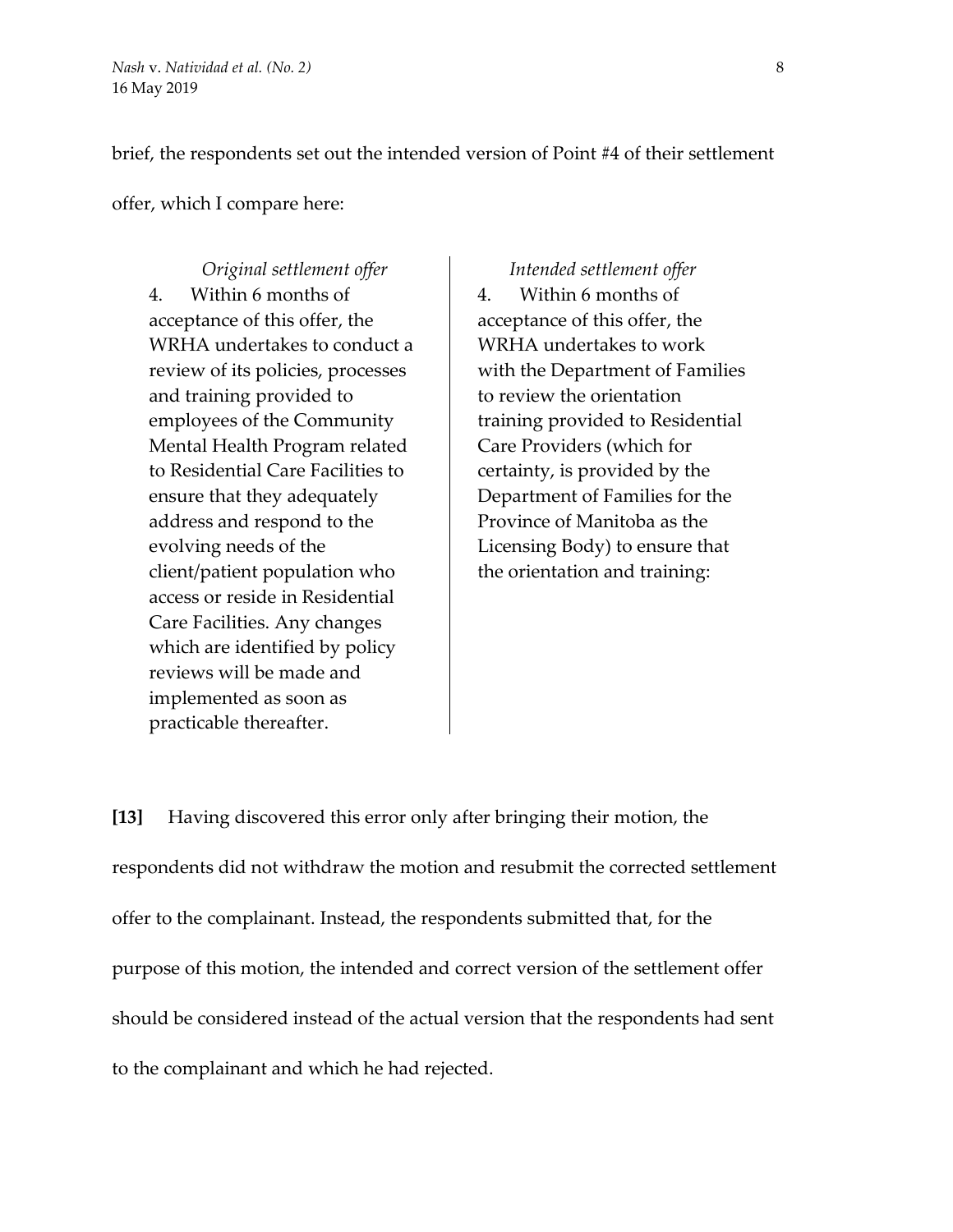**[14]** While the Commission took no position on the respondents' request, the complainant wrote in his motion brief that he objected, but he did not explain his objection. Instead, the complainant indicated that he was prepared to "allow" the respondents' request on the conditions that (a) the respondents pay him \$1,000,000.00; (b) the respondent WRHA hire him as a consultant for at least 5 years at an annual fee of \$150,000.00; and, (c) the employment of two named individuals must be terminated.

**[15]** Ignoring these utterly disconnected conditions, I have nonetheless searched the complainant's written and oral submissions for any hint that the respondents' "copy-and-paste" mistake had been any kind of consideration in the complainant's rejection of the original settlement offer. I have been similarly attuned for any indication that, having reviewed the intended and correct version, the complainant was now moved to accept – or even just consider – the revised settlement offer. However, as his own motion brief makes clear, the complainant had not even noticed the error until the respondents themselves first raised it in their motion brief. His response was to consent to this motion's substitution of the intended settlement version, provided the respondents satisfied his odd conditions. I am therefore satisfied that the complainant's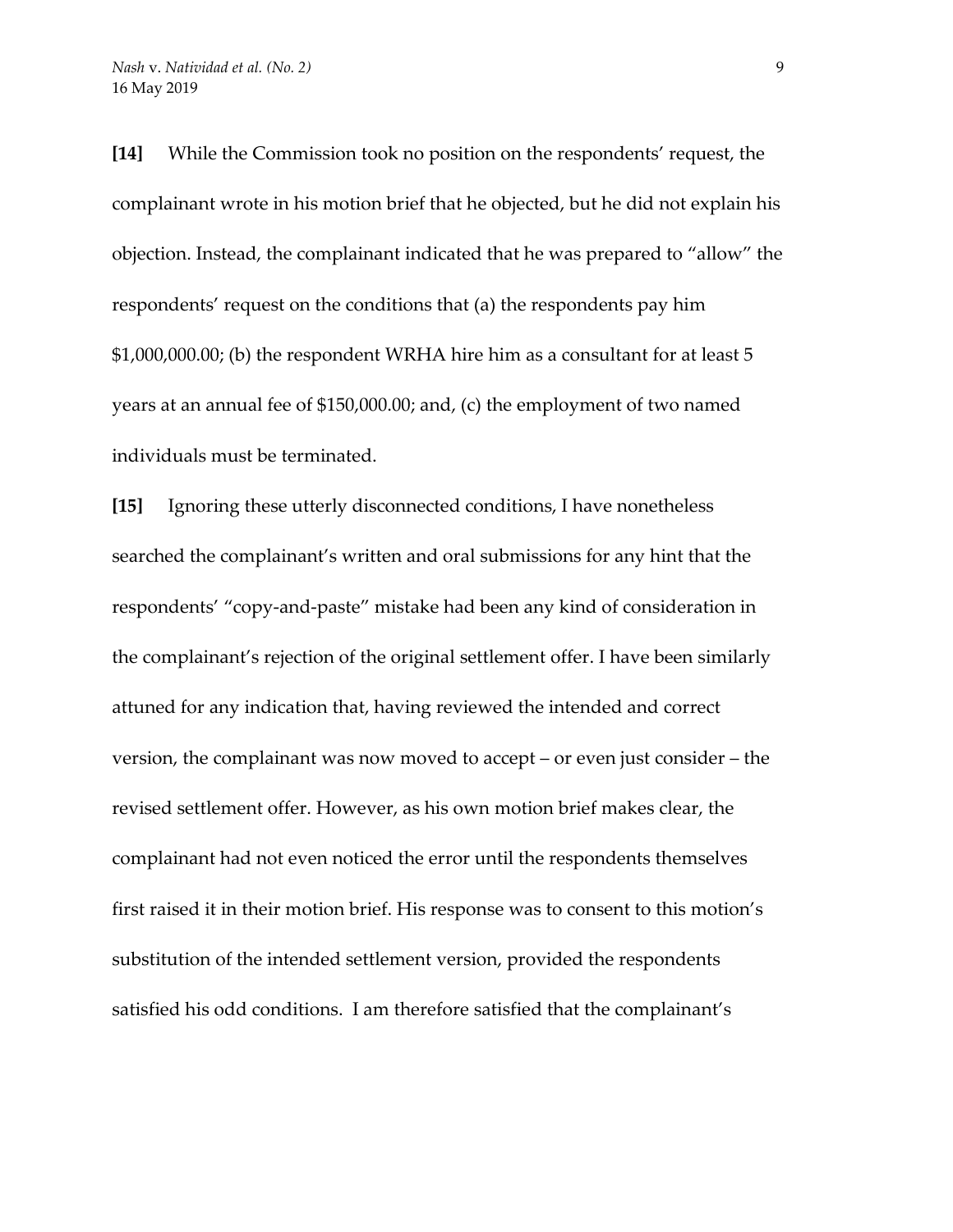rejection of the original settlement offer had nothing to do with the "cut-andpaste" mistake that the respondents now recognize and seek to correct.

**[16]** Despite all this, I have been slow to accept ultimately the respondents' submission that, for the purpose of this motion, the intended and correct version should have a retroactive existence. For the most part, where the correction of an error in litigation causes delay and the duplication of resources, that disruption simply is the consequence of putting things right. However, in the instant circumstances, I have weighed against such considerations the nature and effect of the error and its proposed correction. I have already noted that the error played no part in the complainant's rejection of a settlement prospect. I now observe that the proposed revision does not alter the original settlement offer in a way that is prejudicial to the complainant. At most, the proposed revision brings clarity and supplies context for the substantive subparagraphs that follow in Point #4. The revision itself, though, does not alter the proposals that are set out in those subparagraphs.

**[17]** Accordingly, on this preliminary issue and in exercise of my procedural authority under s. 39 of the *Code*, I grant leave to the respondents to revise Point #4 of the original settlement offer in the manner that they propose, and I shall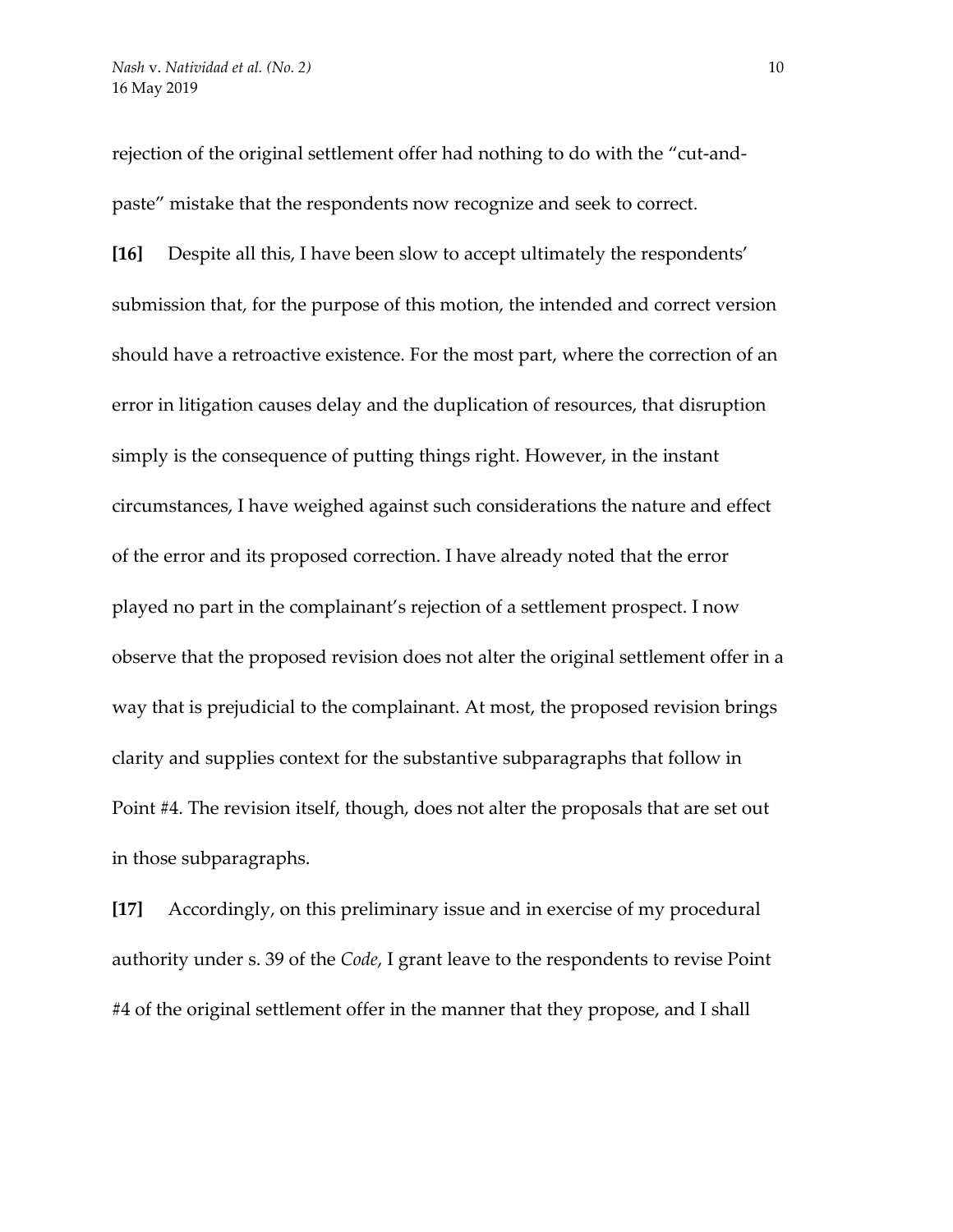consider the corrected and revised settlement offer in deciding the instant motion.

## **III. Issues**

**[18]** In determining whether or not to terminate the instant adjudication pursuant to s. 37.1 of the *Code*, two chief issues arise in the disposition of this motion:

(a) what information may an adjudicator consider when assessing the reasonableness of a settlement offer? and,

(b) is the instant settlement offer reasonable*?* 

**[19]** Three further issues arise in connection with an order of costs against the complainant, pursuant to s. 45(2) of the *Code*:

- (a) was the complainant's conduct vexatious?
- (b) did his conduct prolong the adjudication? and,
- (3) did the respondents incur costs as a result of the complainant's conduct?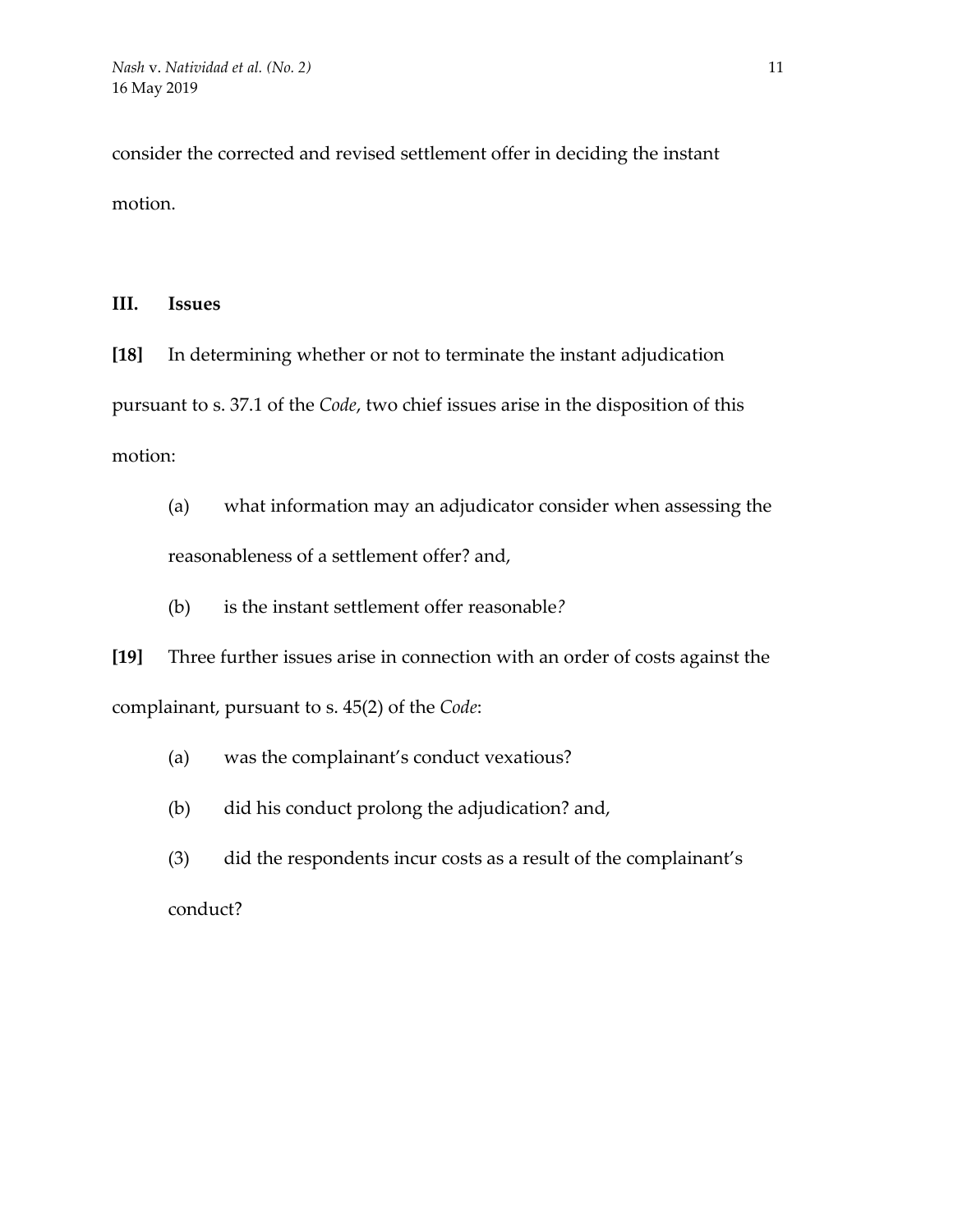# **IV. Termination of the proceedings because of a reasonable settlement offer**

**[20]** Section 37.1 of *The Human Rights Code* requires that an adjudicator terminate the adjudication of a complaint if the adjudicator concludes that the complainant has rejected a reasonable settlement offer:

37.1(1) When a settlement offer is made after an adjudicator is appointed to hear the complaint, the chief adjudicator must designate a different member of the adjudication panel to determine if the settlement offer is reasonable.

37.1(2) If a complainant rejects a settlement offer that the adjudicator designated under subsection (1) considers to be reasonable, that adjudicator must terminate the adjudication to the extent that it relates to the parties to the settlement offer.

37.1(1) Si une offre de règlement est faite après qu'un arbitre a été nommé pour entendre la plainte, l'arbitre en chef désigne un autre membre du tribunal d'arbitrage afin qu'il détermine si l'offre de règlement est raisonnable.

37.1(2) S'il juge raisonnable une offre de règlement que le plaignant rejette, l'arbitre désigné en vertu du paragraphe (1) met fin à l'arbitrage relativement aux parties visées par l'offre.

However, s. 37.1 of the *Code* neither defines what amounts to a reasonable

settlement offer, nor prescribes what information an adjudicator may consider

when assessing the reasonableness of a settlement offer.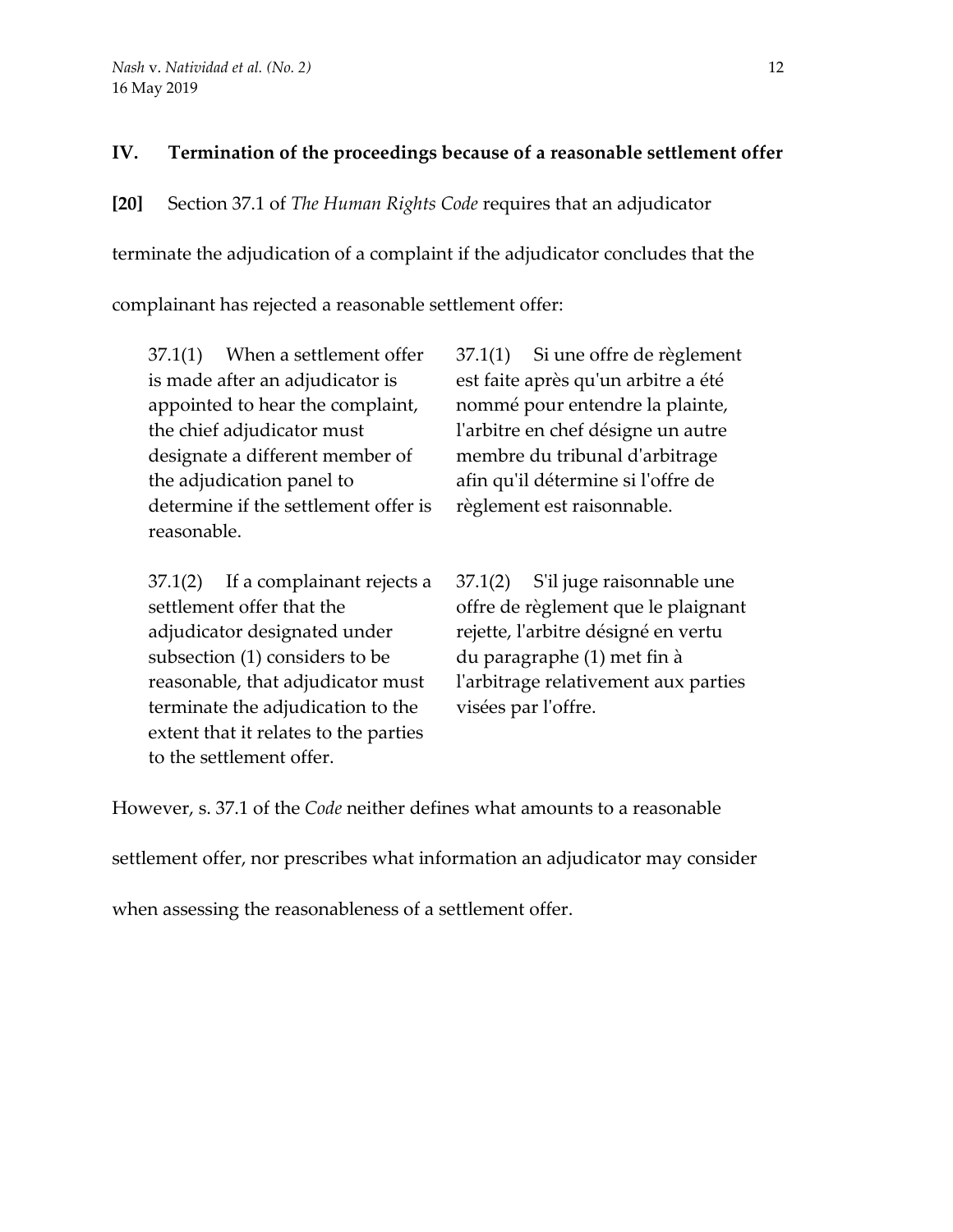#### *A. The information that an adjudicator may consider*

**[21]** A determination of the reasonableness of a settlement offer obviously begins with the offer itself. Beyond that starting point, the considered context is narrowly prescribed. Since the enactment of s. 37.1 of the *Code*, Manitoba human rights adjudicators have consistently approached motions like the instant one on the basis that the allegations as set out in the complaint are proven: *Mancusi*, v. *5811725 Manitoba Inc.*, 2012 CanLII 73431 (MB HRC) ("*Mancusi*"); *Metaser* v. *Jewish Community Campus of Winnipeg Inc.*, 2013 CanLII 61017 (MB HRC) ("*Metaser MHR*") at para. 11, aff'd 2015 MBQB 47 (CanLII) ("*Metaser QB*"); *Nachuk* v. *Brandon (City)*, 2014 CanLII 20644 (MB HRC) ("*Nachuk*") at para. 27; *Damianakos* v. *University of Manitoba*, 2015 CanLII 11275 (MB HRC) ("*Damianakos*") at para. 35; *Young* v. *Amsted Canada Inc.*, 2015 CanLII 73279 (MB HRC) ("*Young*") at para. 28; and, *Collette* v. *St. Adolphe Personal Care Home Inc.*, 2015 MBHR 4 ("*Collette*") at para. 2. An adjudicator may also consider any admissions and agreed statements of fact: *Mancusi* at para. 28; *Damianakos* at para. 27; *Metaser QB* at para. 33; and, *Young* at para. 28.

**[22]** The respondents submitted that, for the purpose of deciding a motion under s. 37.1 of the *Code*, an adjudicator may also take into account the legislation that defines the roles and specific services that each respondent provides. I have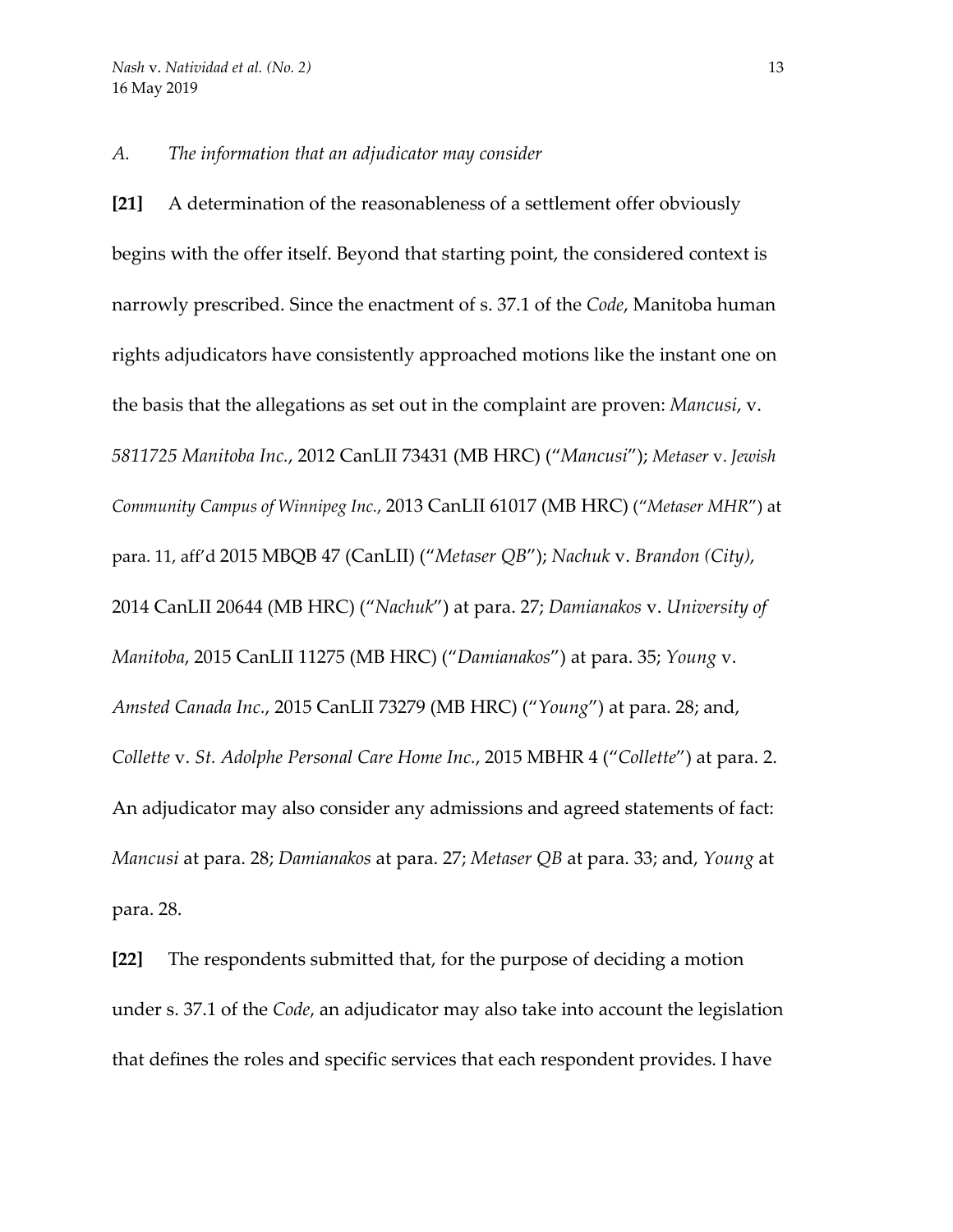been able to understand the complaint and settlement offer without reference to *The Social Services Administration Act*, CCSM c. S165, or the Residential Care Facilities Licensing Regulation, Man. Reg 484/88R. Accordingly, it is unnecessary for me to rule on the inclusion of legislation with the information that an adjudicator may properly consider.

**[23]** For his part, the complainant proposed the inclusion of selected correspondence between the parties, including his own counteroffer. The respondents' motion brief also appended, and made reference to, the complainant's counteroffer and amended counteroffer. However, correspondence and counteroffers are improper additions to the factual context of the instant dispute. First, although a complainant may argue that a settlement offer is not reasonable, references to a counteroffer are irrelevant to the determination of a motion brought under s. 37.1 of the *Code*. Secondly, an adjudicator's function at this preliminary stage of the proceedings is not dive into a trove of correspondence, weighing contentious evidence and making findings of fact. Unless such extraneous documents demonstrate the agreement of the parties upon some material fact, an adjudicator must properly ignore them: see, for example, *Nachuk* at para. 29, where the adjudicator refused to consider witness statements; and, *Damianakos* at para. 42-45, where the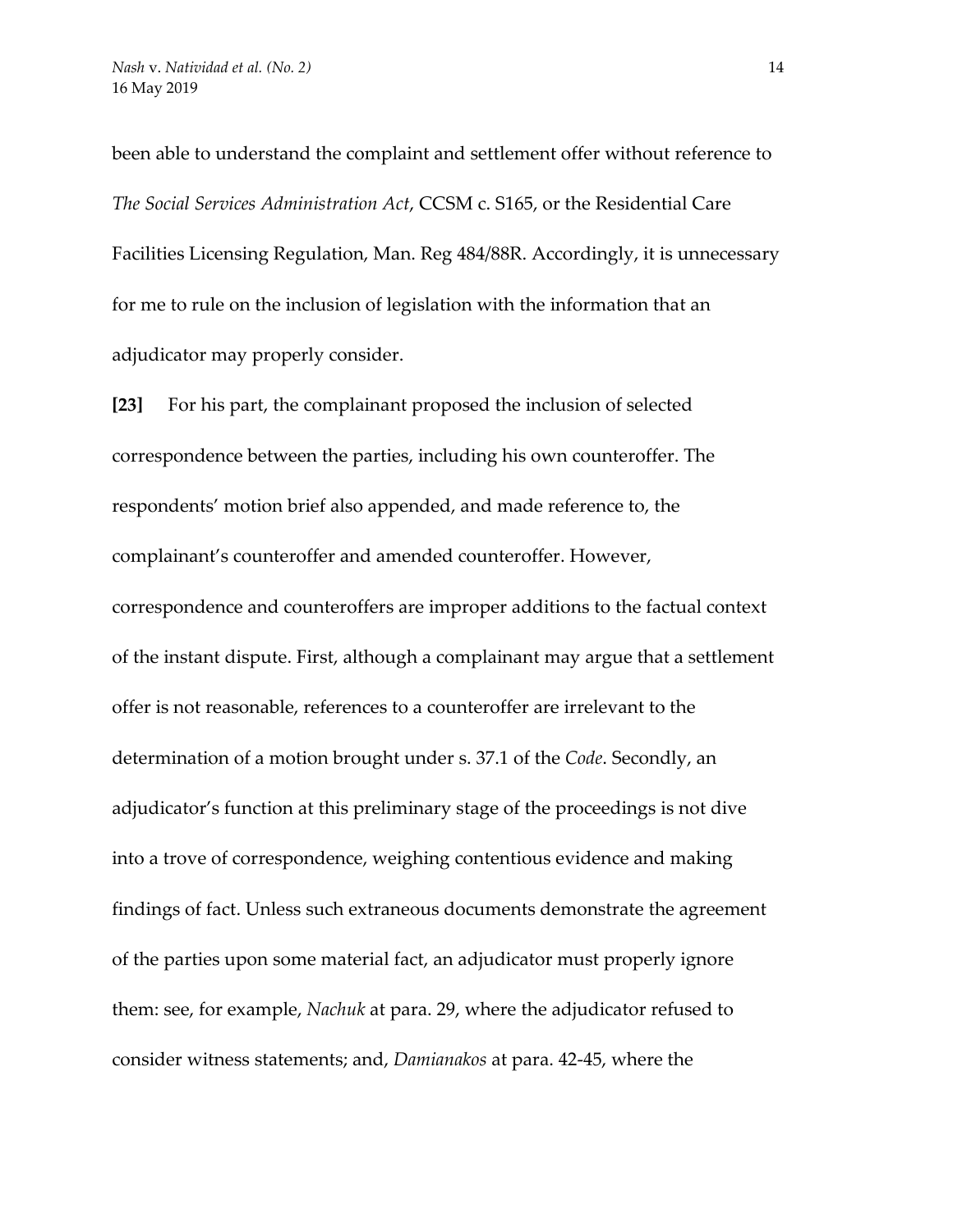adjudicator rejected the respondent's reliance upon the reply filed in response to the original complaint. Therefore, for the purpose of deciding the motion brought under s. 37.1 of the *Code*, I have given no consideration to the correspondence and counteroffer that the complainant has provided.

**[24]** During the hearing of the motion, the complainant attacked the very premise of s. 37.1. He complained that, where a respondent is successful on its motion under s. 37.1 of the *Code*, complainants are effectively denied their right to a hearing of their complaint. However, this is fallacious reasoning, because no complainant has a right to the hearing of a complaint where the respondent has already made an offer that at least approximates the remedial order that an adjudicator would make if the complainant's allegations had been proven during a hearing of the complaint: *Metaser QB* at para. 28. To do otherwise would expend unnecessary or expensive resources in the disposition of complaints: *Metaser MHR* at para. 11; and, *Nachuk* at para. 30.

#### *B. The settlement offer is reasonable*

**[25]** Proceeding upon the premise that the complaint is proven, an adjudicator must decide if a settlement offer is reasonable. Without defining what amounts to reasonableness, the *Code* therefore extends a broad discretion to adjudicators: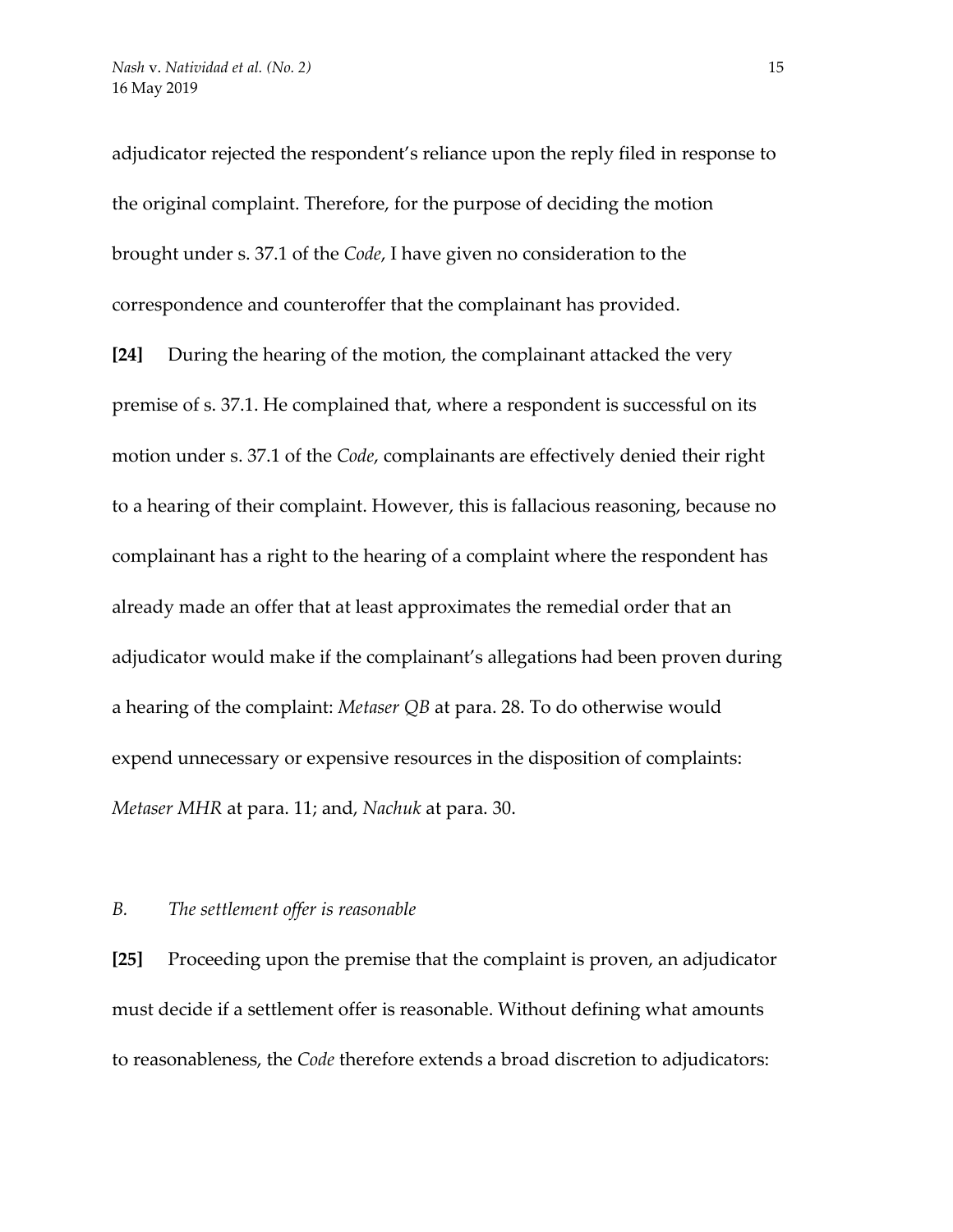*Metaser QB* at para. 29. Within the context of s. 37.1, a reasonable settlement offer is one that approximates, or is the same as, the relief that an adjudicator would allow order if the complaint were proven at a hearing: *Mancusi* at para. 28*; Metaser QB* at para. 33-34; *Damianakos* at para. 22; *Young* at para. 13; and, *Collette* at para. 2. However, an approximation does not mean that a reasonable settlement offer must necessarily mirror exactly what an adjudicator would order after finding that the complaint had been proven: *Ibid.*

**[26]** Section 43(2) defines the remedial order that an adjudicator may make where a violation of the *Code* has been proven during a hearing of the complaint:

Where, under subsection (1), the adjudicator decides that a party to the adjudication has contravened this *Code*, the adjudicator may order the party to do one or more of the following:

> (a) do or refrain from doing anything in order to secure compliance with this Code, to rectify any circumstance caused by the contravention, or to make just amends for the contravention;

Si en vertu du paragraphe (1), l'arbitre statue qu'une partie à l'arbitrage a contrevenu au présent code, il peut ordonner à celle-ci d'accomplir l'un ou plusieurs des actes suivants :

> a) faire ou s'abstenir de faire une chose afin que l'observation du présent code soit assurée, réparer un état de choses découlant de la contravention ou compenser équitablement un dommage causé par la contravention au présent code;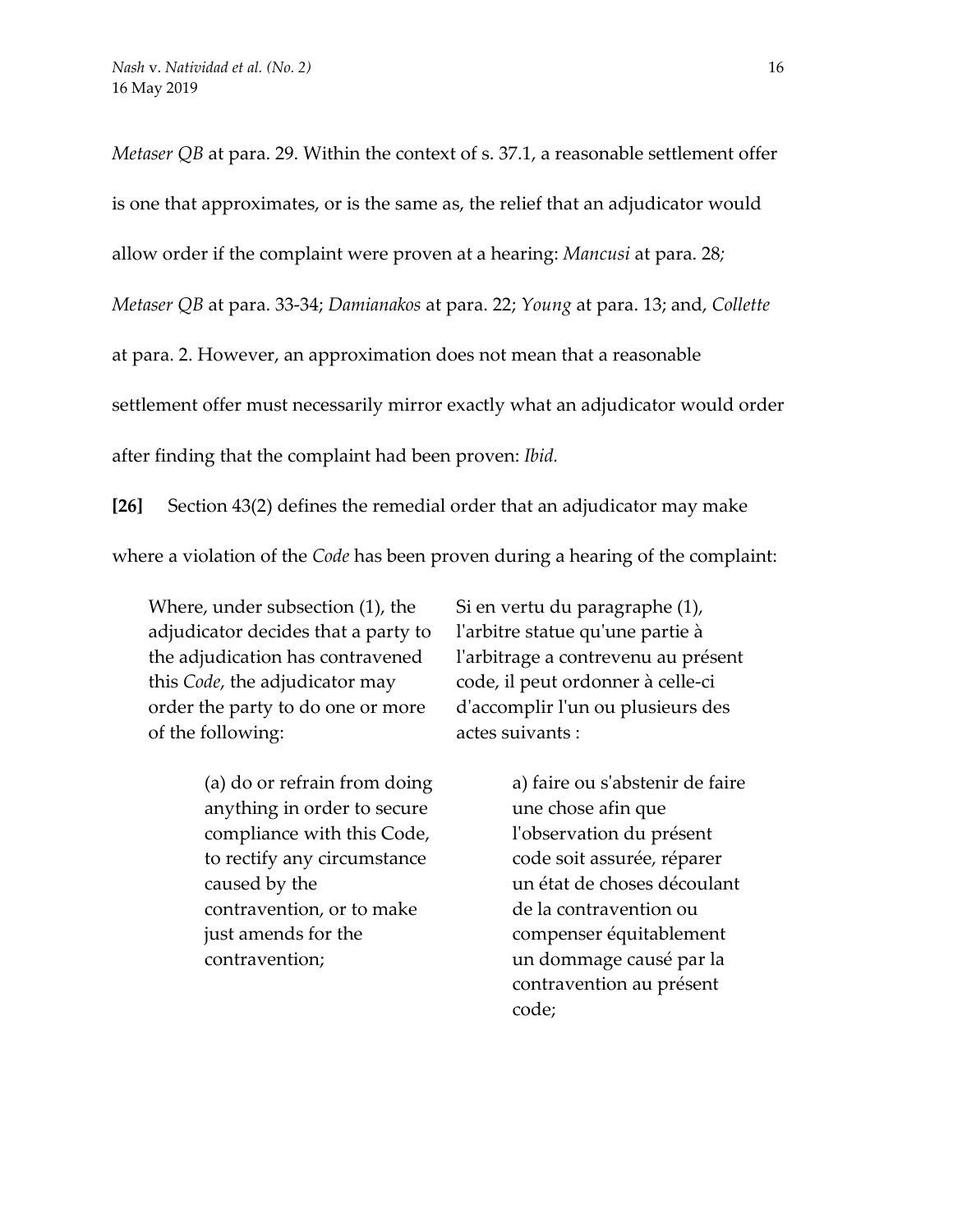(b) compensate any party adversely affected by the contravention for any financial losses sustained, expenses incurred or benefits lost by reason of the contravention, or for such portion of those losses, expenses or benefits as the adjudicator considers just and appropriate;

(c) pay any party adversely affected by the contravention damages in such amount as the adjudicator considers just and appropriate for injury to dignity, feelings or selfrespect;

(d) pay any party adversely affected by the contravention a penalty or exemplary damages in such amount, subject to subsection (3), as the adjudicator considers just and appropriate as punishment for any malice or recklessness involved in the contravention;

b) indemniser toute partie touchée par la contravention, pour les pertes financières subies, pour les dépenses engagées ou les avantages perdus suite à la contravention, ou pour la partie de ces pertes, dépenses ou avantages que l'arbitre estime juste et appropriée;

c) verser à toute partie touchée par la contravention les dommages-intérêts que l'arbitre estime justes et appropriés dans le cas où celle-ci est atteinte dans sa dignité, ses sentiments ou son amour-propre;

d) verser à toute partie touchée par la contravention l'amende ou les dommages-intérêts exemplaires que l'arbitre, sous réserve du paragraphe (3), estime justes et appropriés, à titre de peine pour toute malveillance ou imprudence commise lors de la contravention;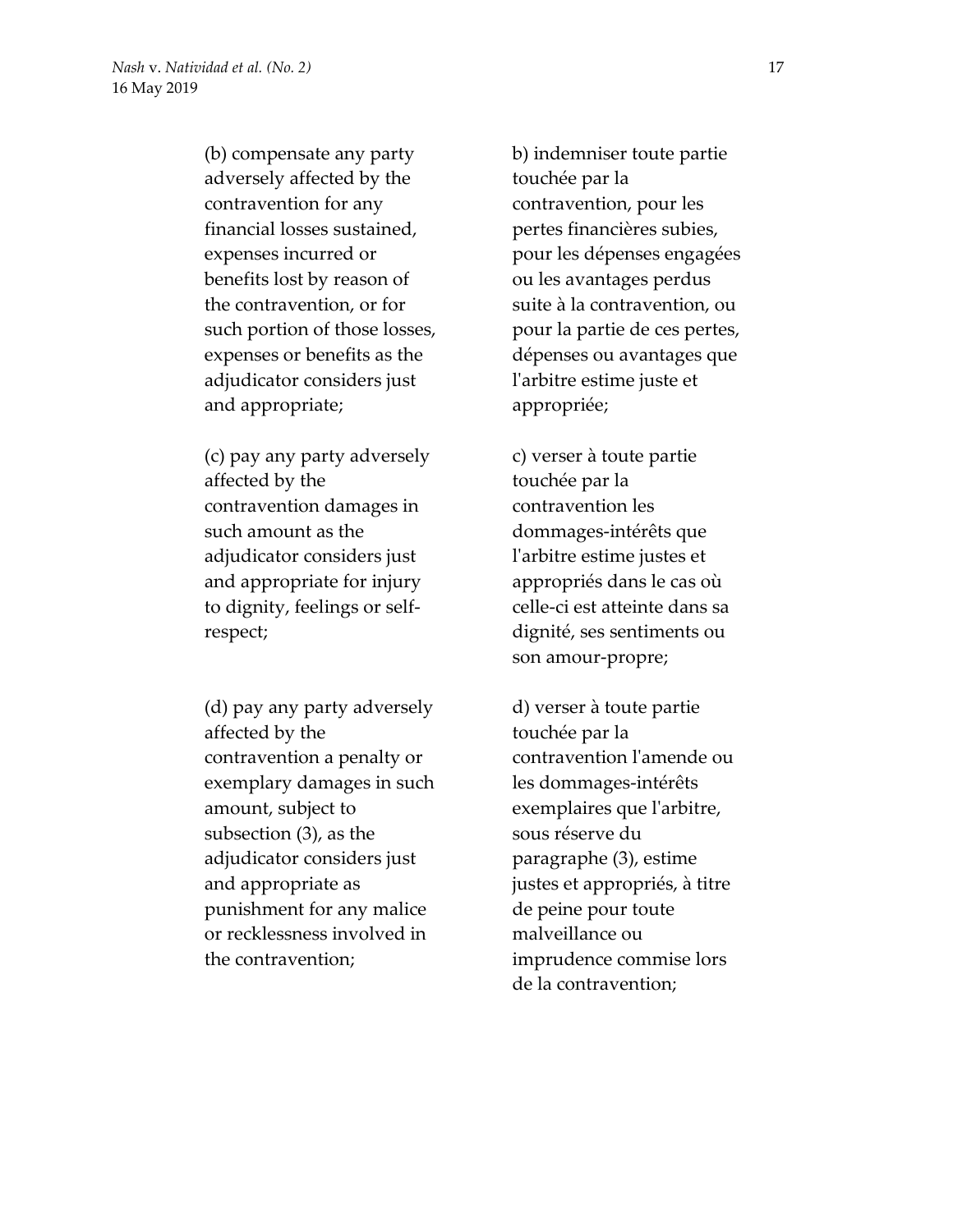(e) adopt and implement an affirmative action program or other special program of the type referred to in clause 11(b), if the evidence at the hearing has disclosed that the party engaged in a pattern or practice of contravening this *Code*.

e) adopter et mettre à exécution un programme de promotion sociale ou tout autre programme particulier du genre mentionné à l'alinéa 11b), si la preuve lors de l'audience a démontré que la partie a contrevenu par sa conduite ou ses habitudes aux dispositions du présent code.

**[27]** For the purpose of a motion brought under s. 37.1 of the *Code*, a reasonable settlement offer must satisfactorily address each of the five headings under which s. 43(2) has collected the remedial powers of an adjudicator: *Metaser MHR* at para. 14; *Damianakos* at para. 54; and, *Young* at para. 13. A settlement offer that takes into account only some applicable remedies is not reasonable. For example, in *Mancusi*, the settlement offer included the payment of damages for injury to the complainant's dignity, feelings, or self-respect, but no compensation for the complainant's financial losses, expenses incurred, or lost benefits. As a result, Adjudicator Harrison concluded that the settlement offer was not reasonable and dismissed the motion.

**[28]** Having considered the respondents' settlement offer, I find that it satisfactorily addresses each remedial heading set out in s. 43(2) of the *Code*, and I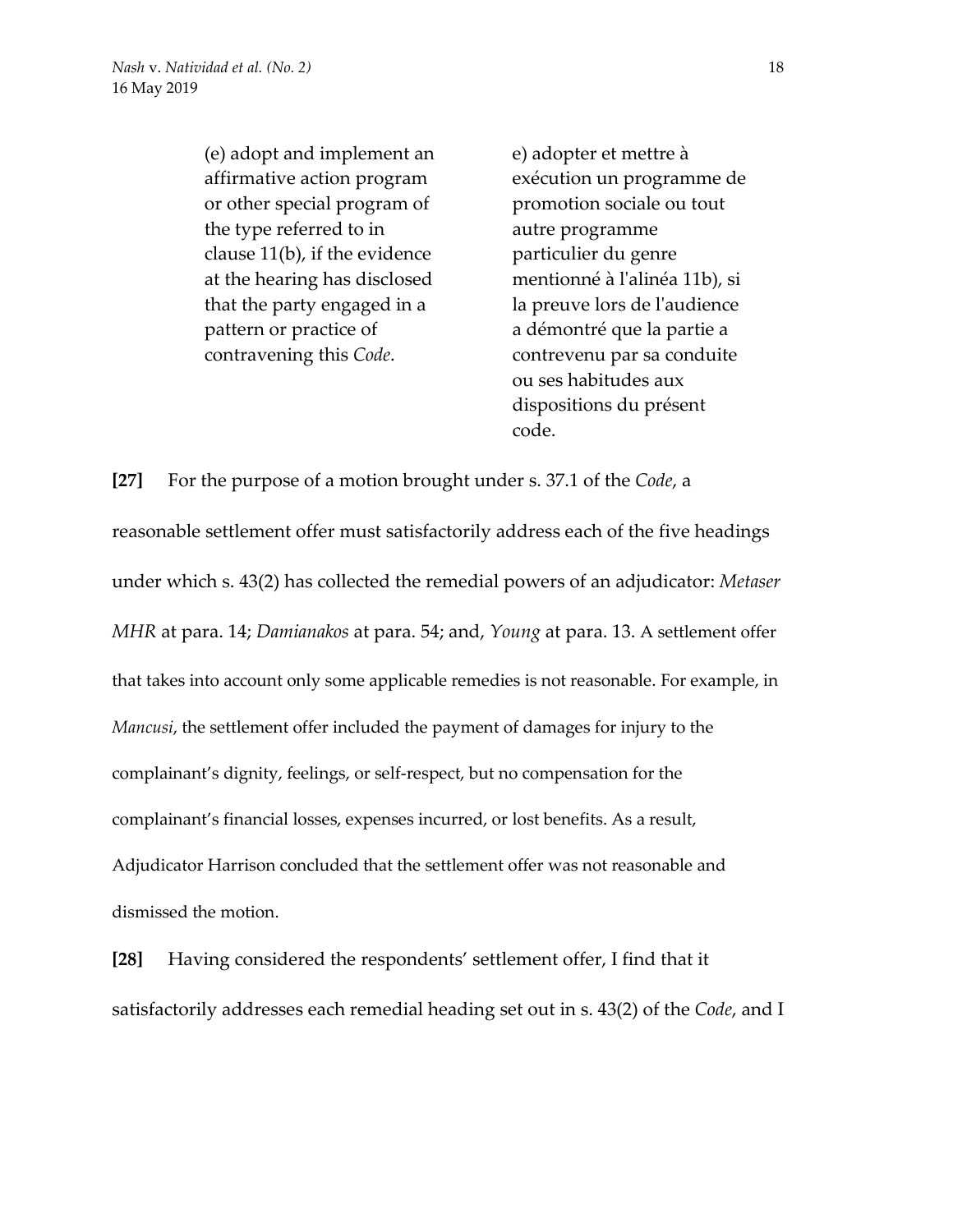further find that the settlement offer approximates the relief that the complainant would have otherwise obtained if his complaint had been proven at a hearing.

1. Ensuring future compliance

**[29]** Section 43(2)(a) of the *Code* equips an adjudicator with a broad authority to promote future compliance with the *Code*. This discretionary power advances an aim to eradicate discrimination. At paragraphs 2, 3, and 4, the respondents' settlement offer proposes improvements in sharing information, coordinating processes, and training staff. The proposal goes beyond the respondents named in the instant complaint, extending to all residential care providers and the entire community mental health program that the respondent health authority operates. In short, the respondents – and especially the respondent health authority – un20dertake to review how their operations could have given rise to the instant complaint, and, where they would identify deficiencies, they propose to improve their operations for the benefit of all those to whom they provide residential care. In its motion brief, the Commission described the respondents' proposal as "sufficiently detailed and thoughtful". The complainant did not address this remedial heading. I am therefore satisfied that the respondents' settlement offer approximates the remedial order that an adjudicator would likely have made pursuant to s. 43(2)(a) of the *Code*.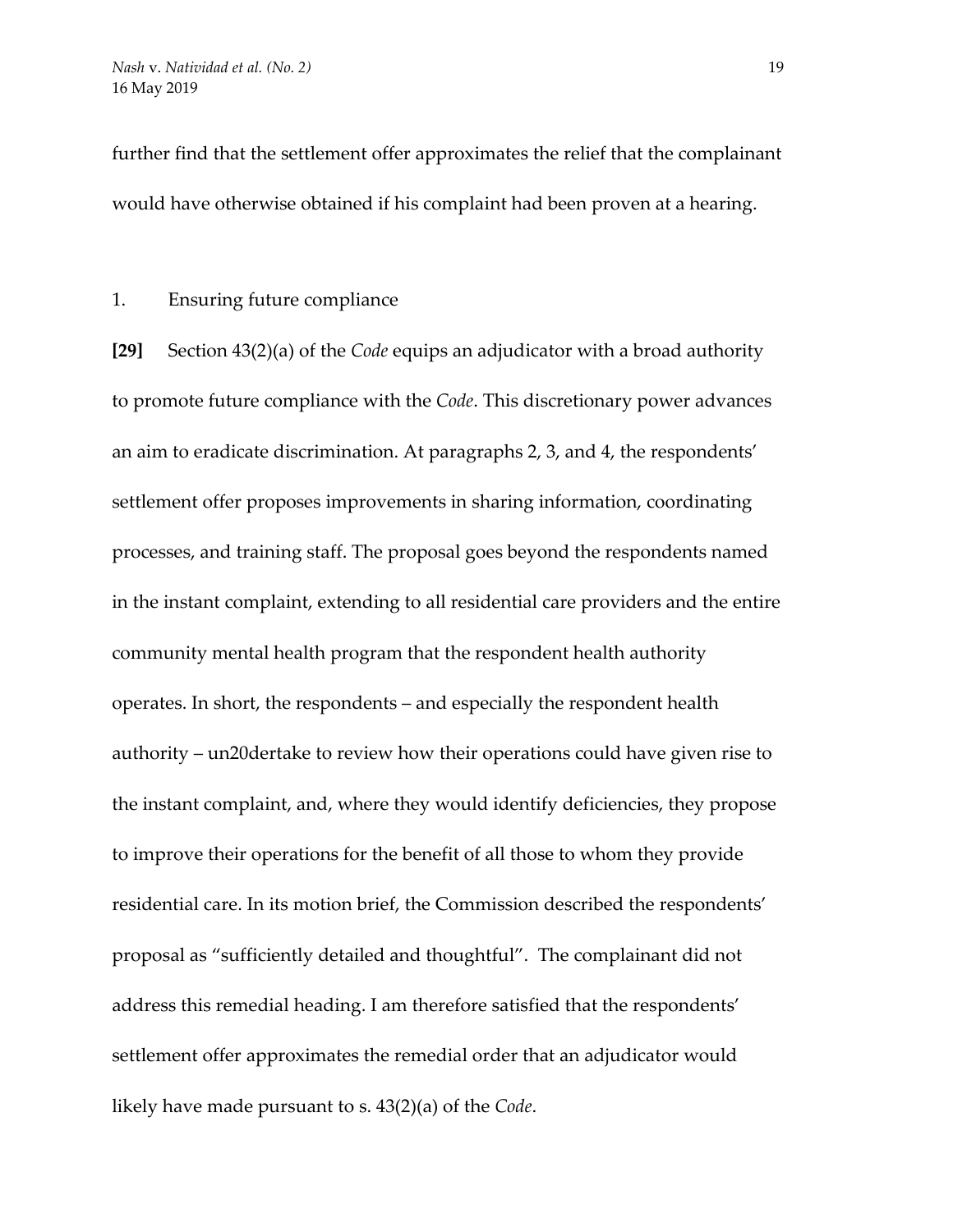2. Compensation for financial losses, expenses incurred, or lost benefits

**[30]** Where a complainant suffers financial loss as a result of a violation of the *Code*, s. 43(2)(b) allows an adjudicator to order the payment of compensation. As explained in *K.K.* v. *Hair Passion*, 2013 CanLII 3982 (MB HRC) ("*Hair Passion.*"), the remedy

is aimed at compensating the affected party for financial losses sustained by reason of the contravention of the Code. The purpose of such compensation is to restore the affected party so far as is reasonably possible or appropriate to the position he or she would have been in if the discrimination had not occurred.

**[31]** The respondents submitted that no compensation for such financial losses would be awarded in the instant dispute, so their settlement offer proposed no payment under this remedial heading. The Commission agreed, suggesting that there was no allegation in the complaint that the complainant had suffered a financial loss as a result of the purported discrimination that ended with his eviction. At most, the Commission pointed to paragraph 8 of the complaint, which sets out that,

[o]n February 20, 2015 my lawyer sent a letter to [redacted name of supervisor] demanding they stay the eviction. However, just after this being sent I found a new place (a bachelor suite in an independent living situation) and as of the end of February 2015 I moved to my new location.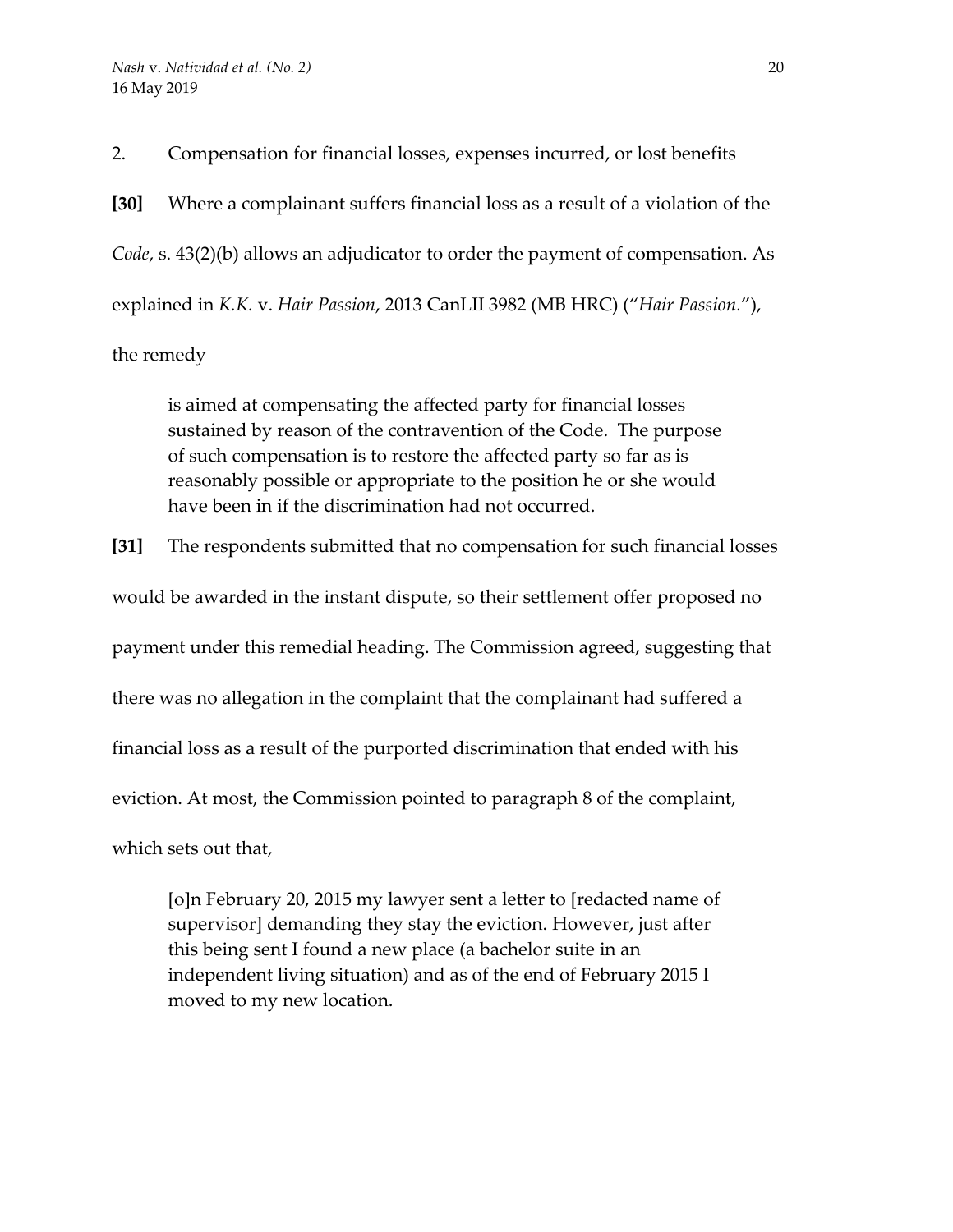For this reason, the respondents and the Commission argued that, in the circumstances of the instant dispute, a reasonable settlement offer need not provide for any compensation for financial loss.

**[32]** I agree with this submission. The complaint does not set out any direct connection between the alleged discrimination and any expenses incurred as a result of the move. Although he moved, the complainant did not move to another residential care facility. Any moving expenses could arguably go beyond the cost of transferring to another facility. Even if the discriminatory allegations were proven, the complainant would not be entitled to recover the costs of improving his residential accommodations.

**[33]** In his motion brief, the complainant particularized expenses in a total amount of \$6,100.00. Even if this information goes beyond what an adjudicator may properly consider in deciding a motion brought under s. 37.1 of the *Code*, I find that the complainant's list of expenses is unreliable. Even the complainant labelled his list as "approximations or actual figures for apartment set up costs". There are no supporting receipts, and there is no indication of which figures are guesses instead of actual expenses incurred. Given that most of the figures are neatly rounded numbers, I assume that most of the list of expenses is a guess. In addition, some of the items comprising his list of expenses go beyond moving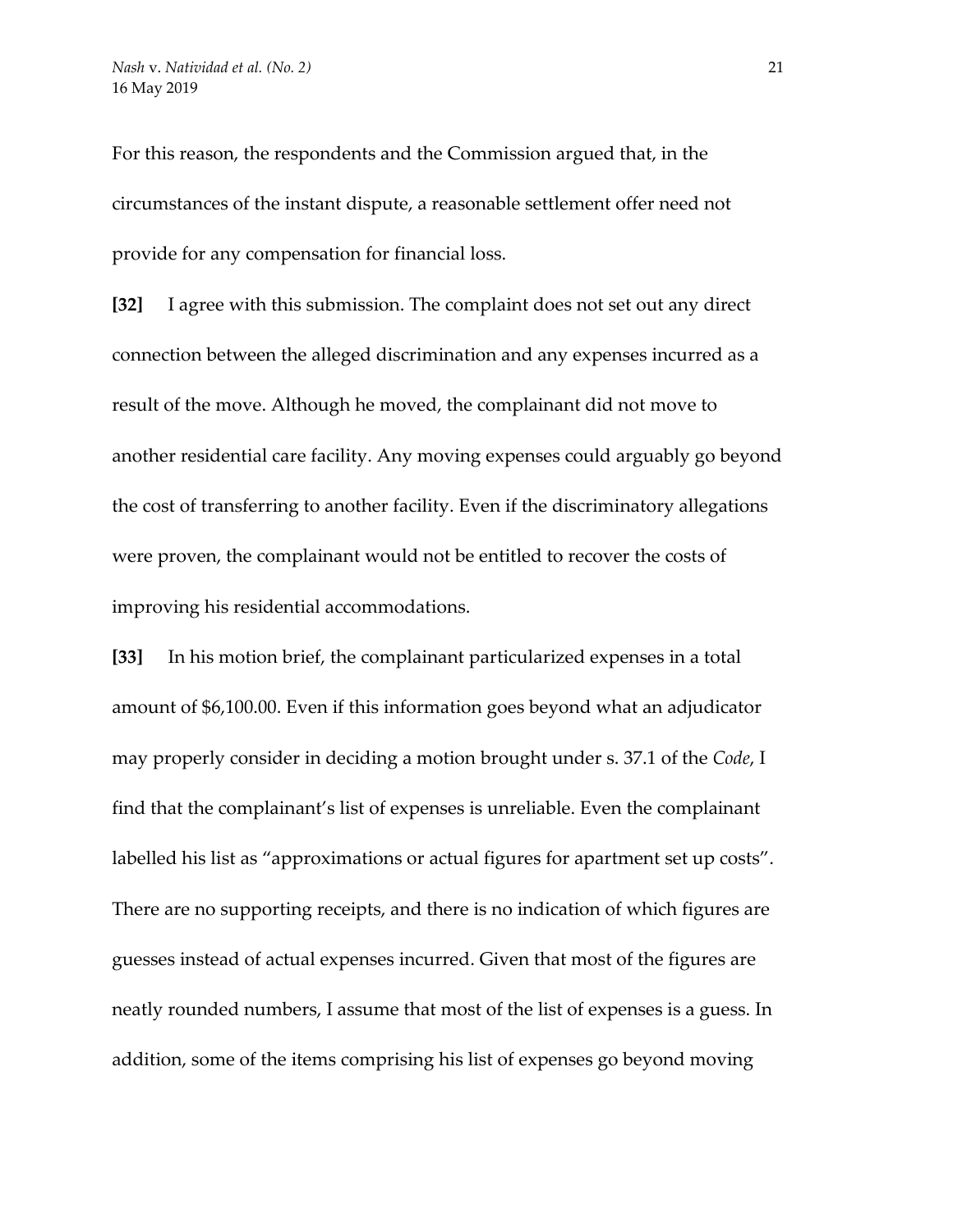costs, such as a claim for reimbursement of legal fees incurred. In the end, I simply decline to engage in the speculation needed to calculate any expenses.

**[34]** I conclude that, whether directly or by implication, the complaint does not allege that the complainant has incurred a financial loss as a result of a violation of the *Code*. Accordingly, I find that, on that basis, an adjudicator would not order payment of compensation pursuant to s. 43(2)(b). In the circumstances, it is reasonable that the respondents' settlement offer provides for no compensation for financial losses, expenses incurred, or lost benefits.

3. Damages for injury to dignity, feelings, or self-respect

**[35]** Section 43(2)(c) of the *Code* gives an adjudicator the authority to award compensation for the indignity that a complainant suffers by reason of the contravention of the *Code*. The respondents' settlement offer provides for payment in the amount of \$8,000.00.

**[36]** In determining whether that sum is just and appropriate, an adjudicator must consider the circumstances of the particular complaint and draw guidance from relevant authorities: *C.R.* v. *Canadian Mental Health Association (Westman Region) Inc.*, 2013 CanLII 125 (MB HRC) ("*CMHA*").

**[37]** In the instant dispute, the complaint alleges that an ongoing series of negative interactions had occurred between the complainant and the respondent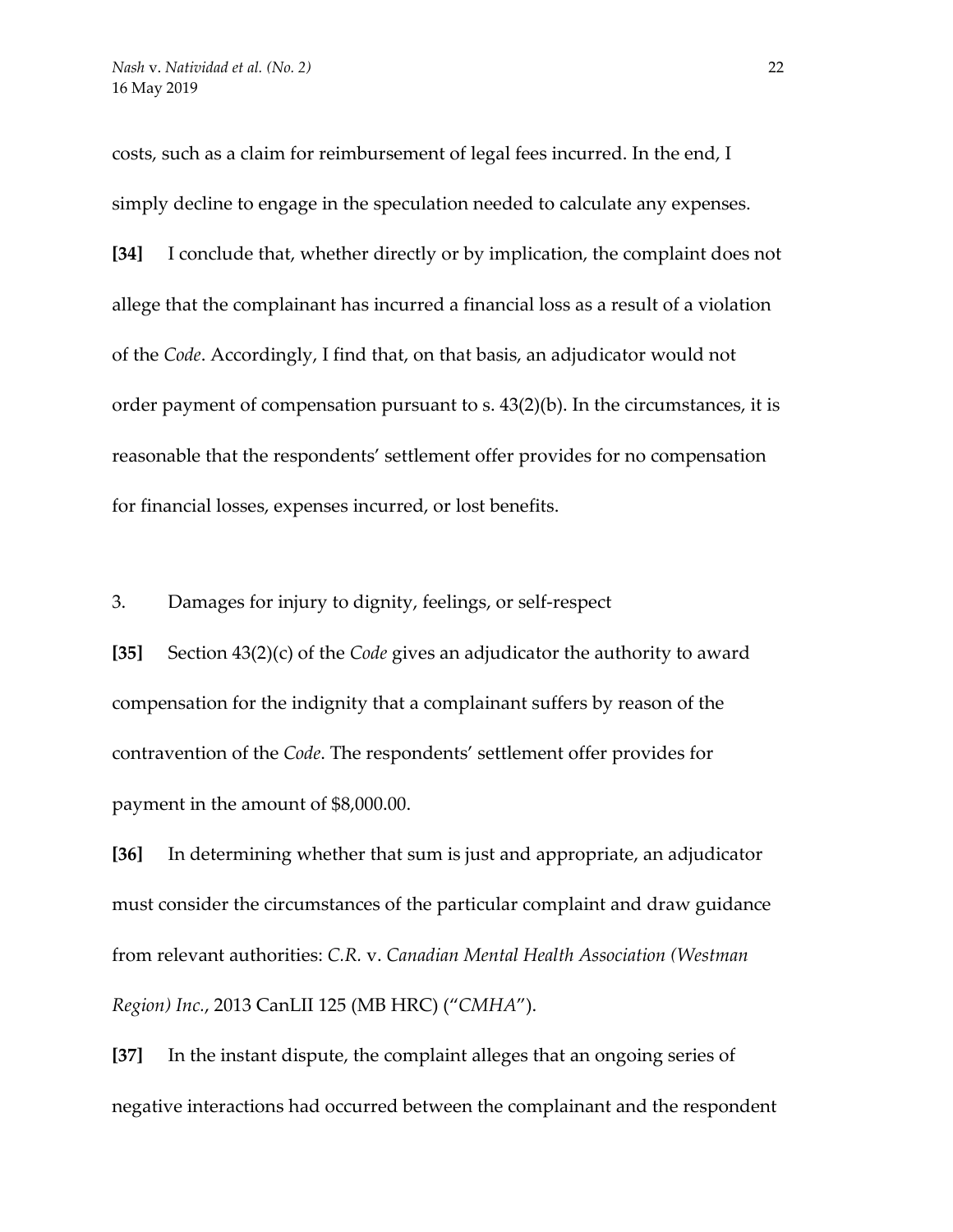residential care facility. The problem continued over a brief interval of approximately two months, and it culminated in the eviction of the complainant. There is no suggestion that the respondent residential care giver had been aggressive. At most, the complaint alleges that, instead of recognizing that the complainant's behaviour stemmed from schizophrenia and a bipolar disorder, the respondents had failed to accommodate him and excuse his problematic behaviour. The conduct of the respondents was not egregious, although the circumstances are aggravated in light of the age of the complainant and his vulnerability as a person in need of residential care. In addition, faced with the prospect of eviction, the complainant had been briefly concerned that he would be homeless.

**[38]** There are no comparable Manitoba human rights decisions that award damages for injury to dignity arising from discrimination on the basis of a disability in the provision of a service. However, in the context of employment where an employer has failed to make reasonable accommodation for an employee's disability, recent Manitoba human rights decisions have made awards, ranging from \$2,000.00 to \$8,000.00: see, for example, *Hair Passion; CMHA*; and, *Collette.*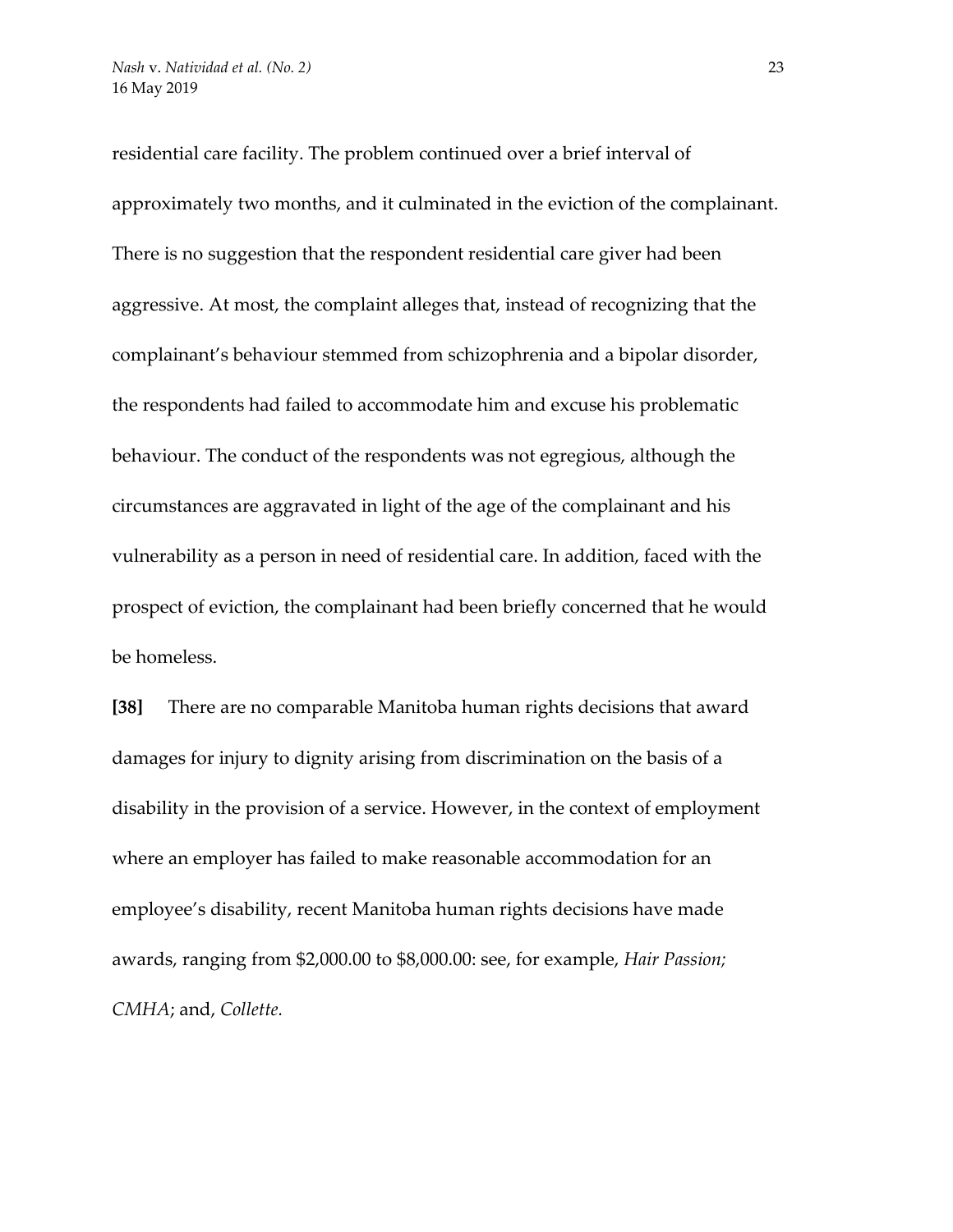**[39]** The complainant's brief set out an expectation of damages of at least \$1,000.000.00. During oral argument, I drew to the complainant's attention that no human rights decision in Canada has resulted in an award that even comes close to the amount that he advanced. In reply, the complainant explained that a relatively low award would be insignificant for an organization like the respondent health authority. I reject such a consideration, because the purpose of a compensatory award under s.  $43(2)(c)$  is not to punish the respondent. **[40]** In the end, the complainant abandoned his original position and alternately submitted that an award in the range of \$10,000.00 would be appropriate. Although that is a more reasonable position, I decline to find that an award beyond \$8,000.00 would be warranted in the circumstances of the instant complaint. In arriving at that conclusion, I have considered, among things, that the dispute took place over a short interval, it was unpleasant but not aggressive, and the eviction process was orderly. But for the vulnerability of the complainant and the respondents' role in providing for his care, a compensatory award for injury to dignity would fall to the very low end of the existing range. I am therefore unwilling to fix a compensatory award under s. 43(2)(c) of the *Code* at more than \$8,000.00, and I am satisfied that the respondents' settlement offer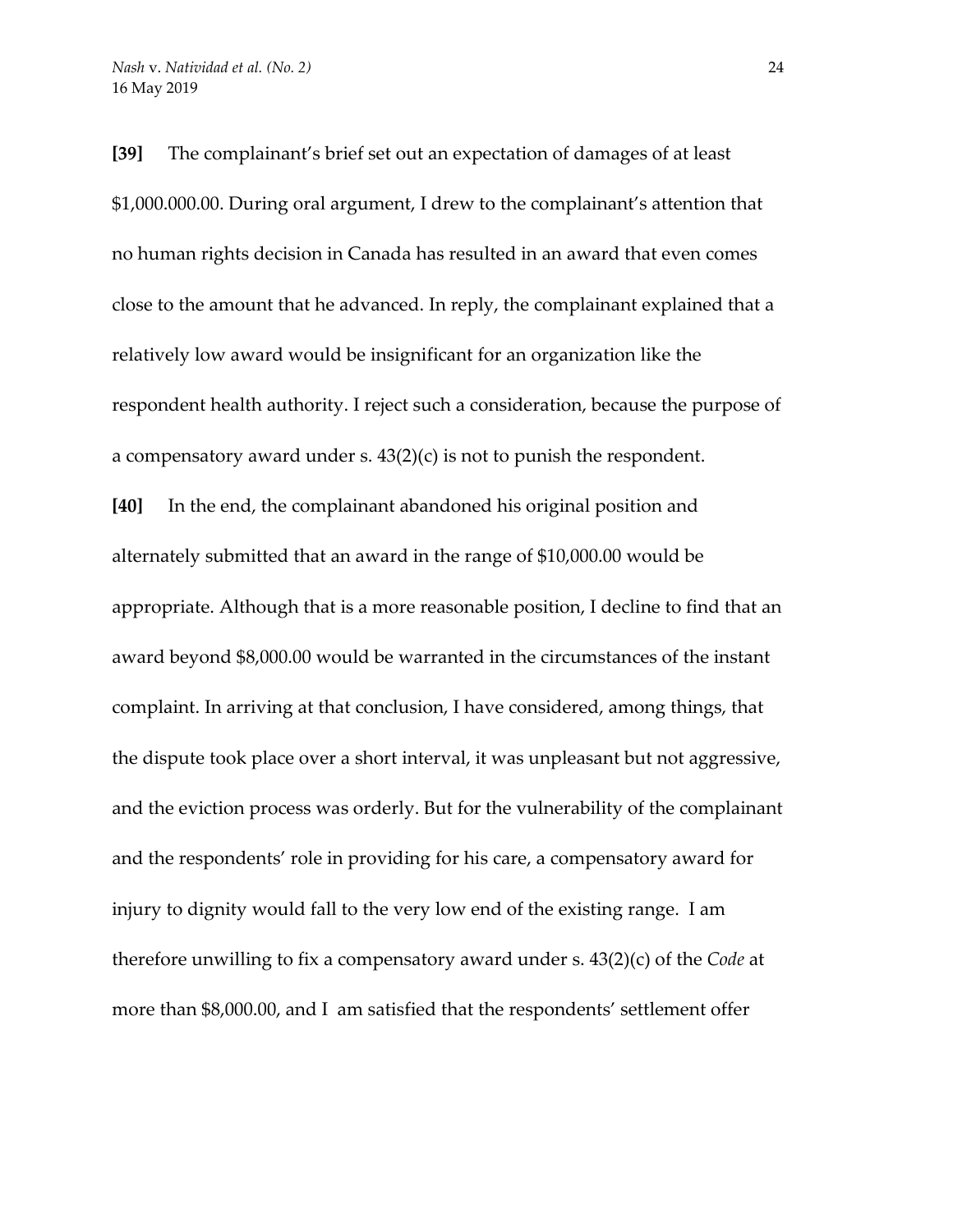approximates the remedial order that an adjudicator would likely have made under that remedial heading.

## 4. Penalty or exemplary damages

**[41]** Although s. 43(2)(d) of the *Code* permits an adjudicator to order the payment of a penalty or exemplary damages, the remedy is available only where the evidence establishes malice or recklessness: *CMHA*. The respondents and the Commission submit that, in the circumstances of the instant dispute, an adjudicator would not make such an order after hearing the complaint, so the settlement offer proposes no payment of a penalty or exemplary damages. **[42]** In his written submission, the complainant characterized himself as a whistleblower whom the respondents had punished for his criticism of the residential care system. He therefore asserted an entitlement to exemplary damages in the amounts of \$10,000,000.00 against the Commission, \$15,000.00 against the respondent residential care giver, \$200,000 against the respondent health authority, and \$1,000,000.00 against the Attorney General of Manitoba "in his personal capacity".

**[43]** Setting aside the quantum that he proposes and the persons whom he targets for the payment of exemplary damages, the complaint sets out no basis whatsoever for allegations of abuse of authority by the respondents. By any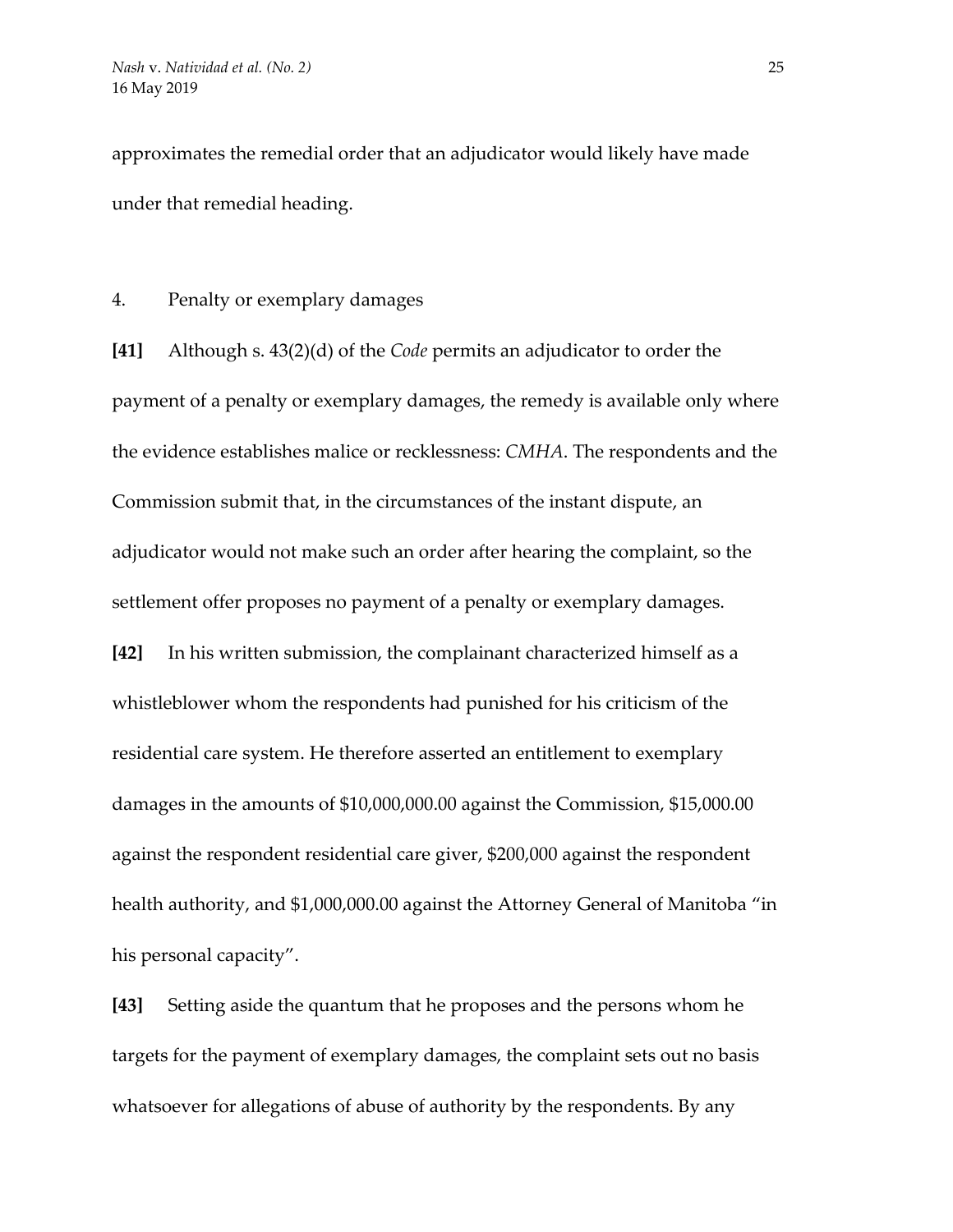sense of the word, the complainant was not a whistleblower. The complaint does not support any allegation that the respondents had acted against the complainant in retaliation for some crusade about improvements to the residential care system. Unlike the facts in *Werestiuk* v. *Small Business Services Inc.* (1998), CHRR Doc. 98-216 (Man. Bd. Adj.), there has been no "deliberate and planned abuse of authority" on the part of the respondents in this case. I find that an adjudicator would not order the payment of a penalty or exemplary damages after hearing the instant complaint. I am therefore satisfied that, in declining to pay any penalty or exemplary damages, the respondents' settlement offer approximates the remedial order that an adjudicator would likely have made pursuant to s. 43(2)(d) of the *Code*.

#### 5. Affirmative action or special program

**[44]** The instant complaint sets out no allegations that the respondents had engaged in a pattern or practice that violates the *Code*. For this reason, the respondents and the Commission submit that an adjudicator would not make an order for the adoption and implementation of an affirmative action or other special program pursuant to s. 43(2)(e) of the *Code*. The complainant did not address this remedial heading. I agree with the submissions of the respondents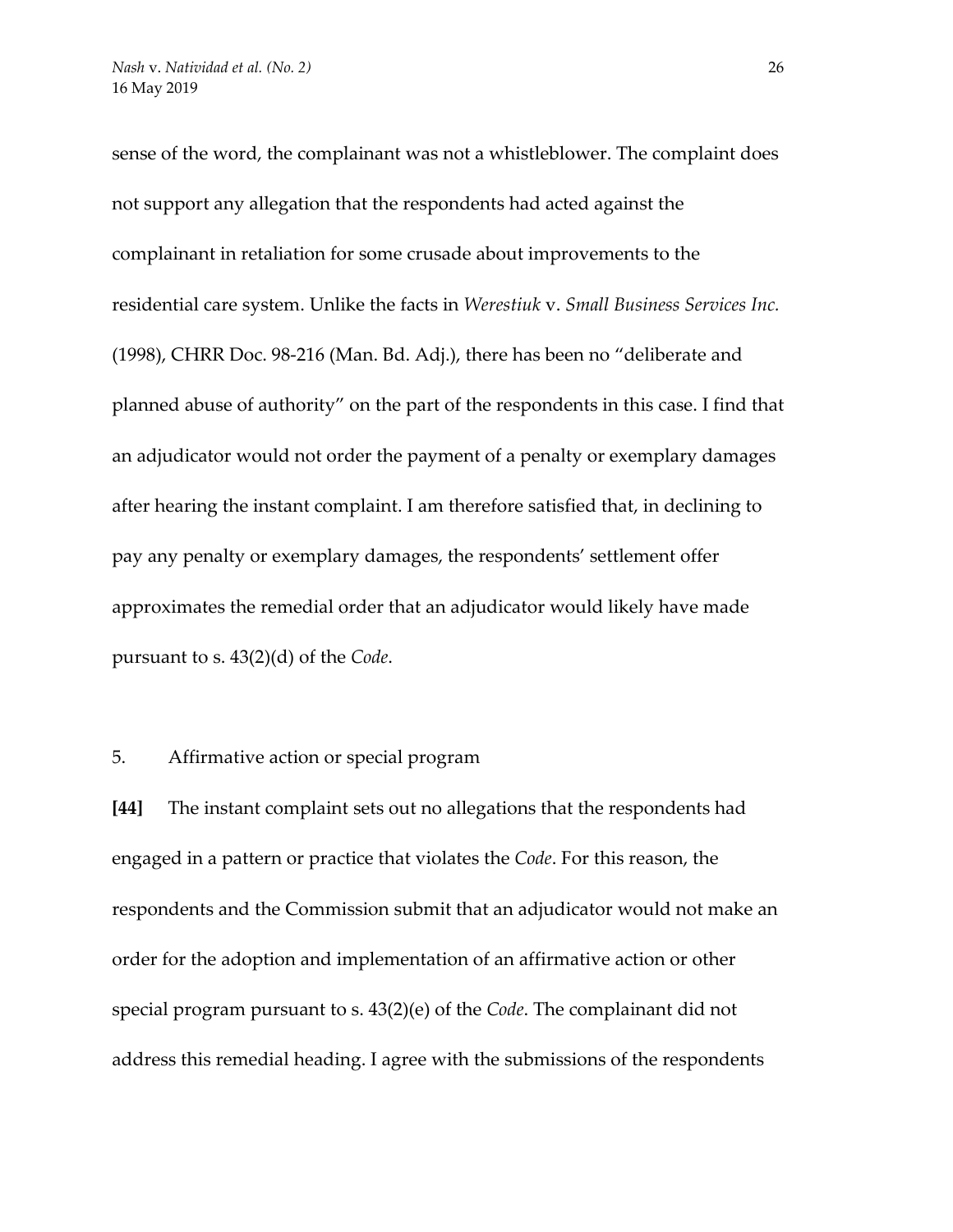and the Commission. I am therefore satisfied that the respondents' settlement offer approximates the remedial order that an adjudicator would likely have made pursuant to s. 43(2)(e) of the *Code*.

6. Additional terms of the settlement offer

**[45]** Paragraphs 6, 7, 8, and 9 of the respondents' settlement offer address points beyond the remedial order that an adjudicator may make pursuant to s. 43(2) of the *Code*. The complainant made no comment about paragraphs 6 and 7 of the settlement offer, whereby all parties would be required to consider the settlement offer on a "without prejudice" basis and treat the settlement terms as confidential. However, the complainant did raise a passing objection to paragraphs 8 and 9 of the settlement offer, which expect the complainant to give releases in favour of the respondents.

**[46]** Where the terms of a settlement offer go beyond the remedies defined in s. 43(2) of the *Code*, it is arguable that a settlement offer is not reasonable. However, it is important to balance that consideration against the practicalities that any settlement involves: *Metaser MHR* at para. 31.

**[47]** Although the outcome of an adjudication would be a matter of public record, there are satisfactory reasons that would cloak a settlement offer in the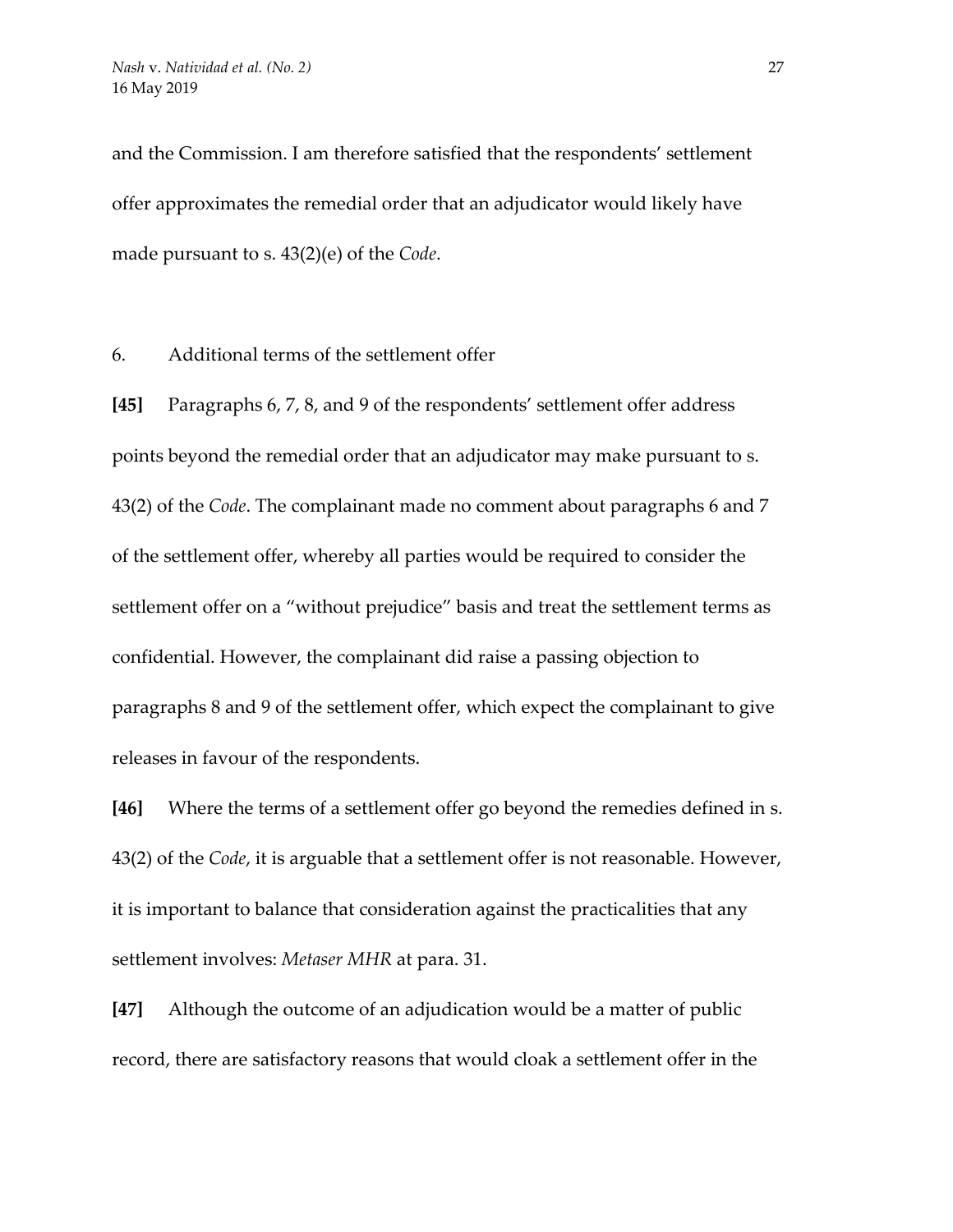confidentiality that paragraph 6 proposes. Settlements reflect the compromises of the parties, and confidentiality prevents one party from publicizing the voluntary concessions that another has made. Such publicity may be prejudicial, signalling to the world at large that a party is willing to compromise its positions and setting out the extent to which such concessions might go. In contrast, none of these problems arises after the publication of an adjudicator's reasons for decision.

**[48]** Paragraph 7 reflects the accepted practice to label as "without prejudice" the discussions and documents that aim to settle a dispute. The reservation precludes the later use of settlement information as an admission or other prejudice that would affect the legal rights of the party.

**[49]** Paragraphs 8 and 9 of the instant settlement offer require the complainant to give releases to the respondents. Reflecting the prudent practice, a release from the complainant would protect the respondents against possible proceedings in another decision-making forum on the same set of facts. Where an adjudication terminates by reason of s. 37.1 of the *Code*, no findings of fact have been made, so the doctrine of issue estoppel could not properly apply in order to preclude the revival of the dispute before another tribunal. However, a release would have the same result.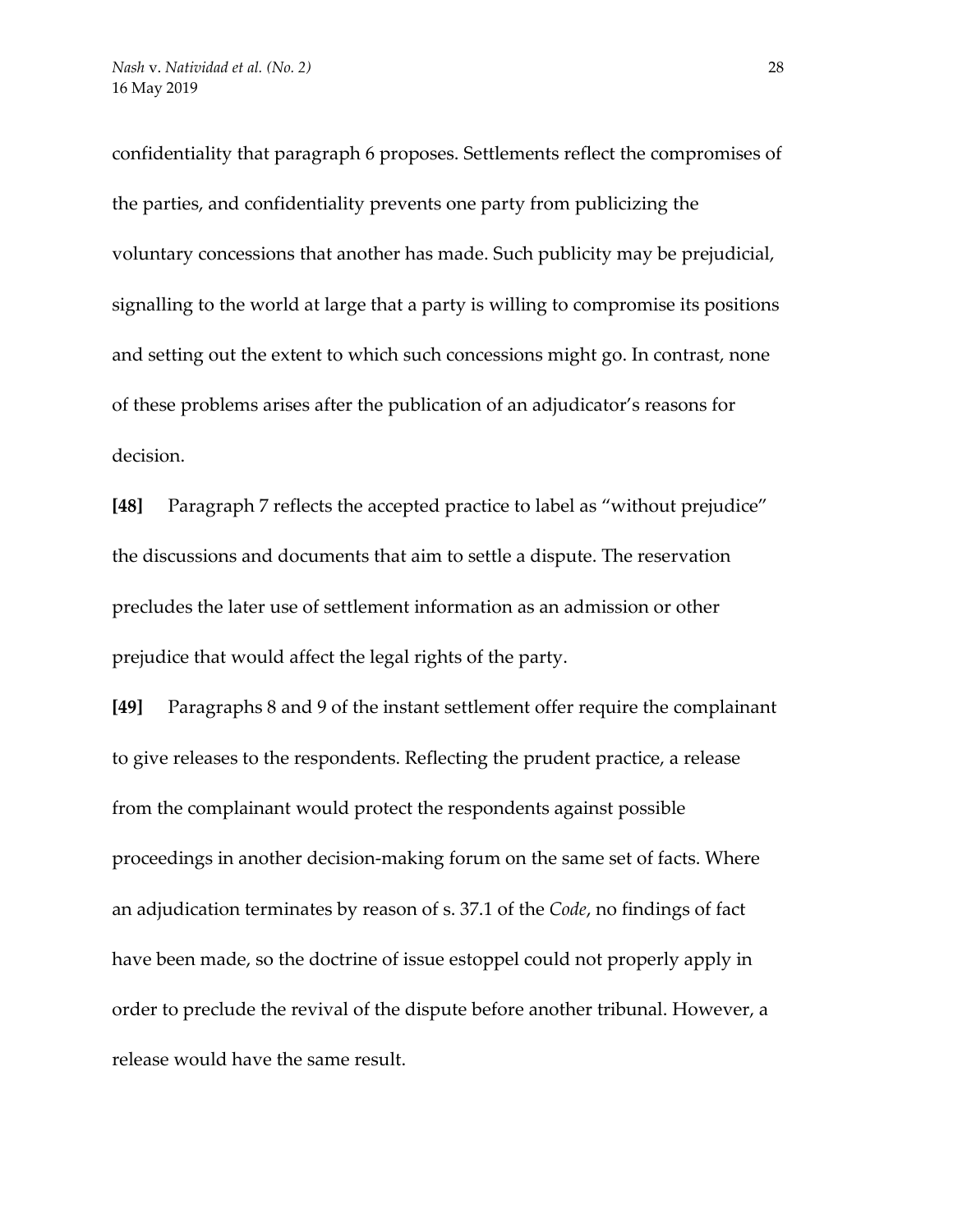**[50]** Accordingly, the inclusion of Paragraph 6, 7, 8, and 9 do not render the instant settlement offer to be unreasonable, even though these additional terms go beyond the remedial headings that derive from s. 43(2) of the *Code*.

## 7. Conclusion

**[51]** I find that the respondent's settlement offer dated 28 November 2019 addresses all of the remedial headings set out in s. 43(2) of the *Code*. The offer proposes a disposition of the instant dispute on terms that are the same, or at least approximate, the order that an adjudicator would make after finding that the allegations set out in the complaint had been proven.

# *C. A digression about law reform*

**[52]** In his oral argument, the complainant expressed concern about the enforcement of the respondents' settlement offer if he were to accept it. He rejected the effort and expensive that would be required if he had recourse to the courts in order to enforce the settlement contract between the complainant and the respondents. Of course, the respondents have given no indication that they would renege on their settlement offer, and I have every reason to expect that they would act in accordance with the terms there set out, including the payment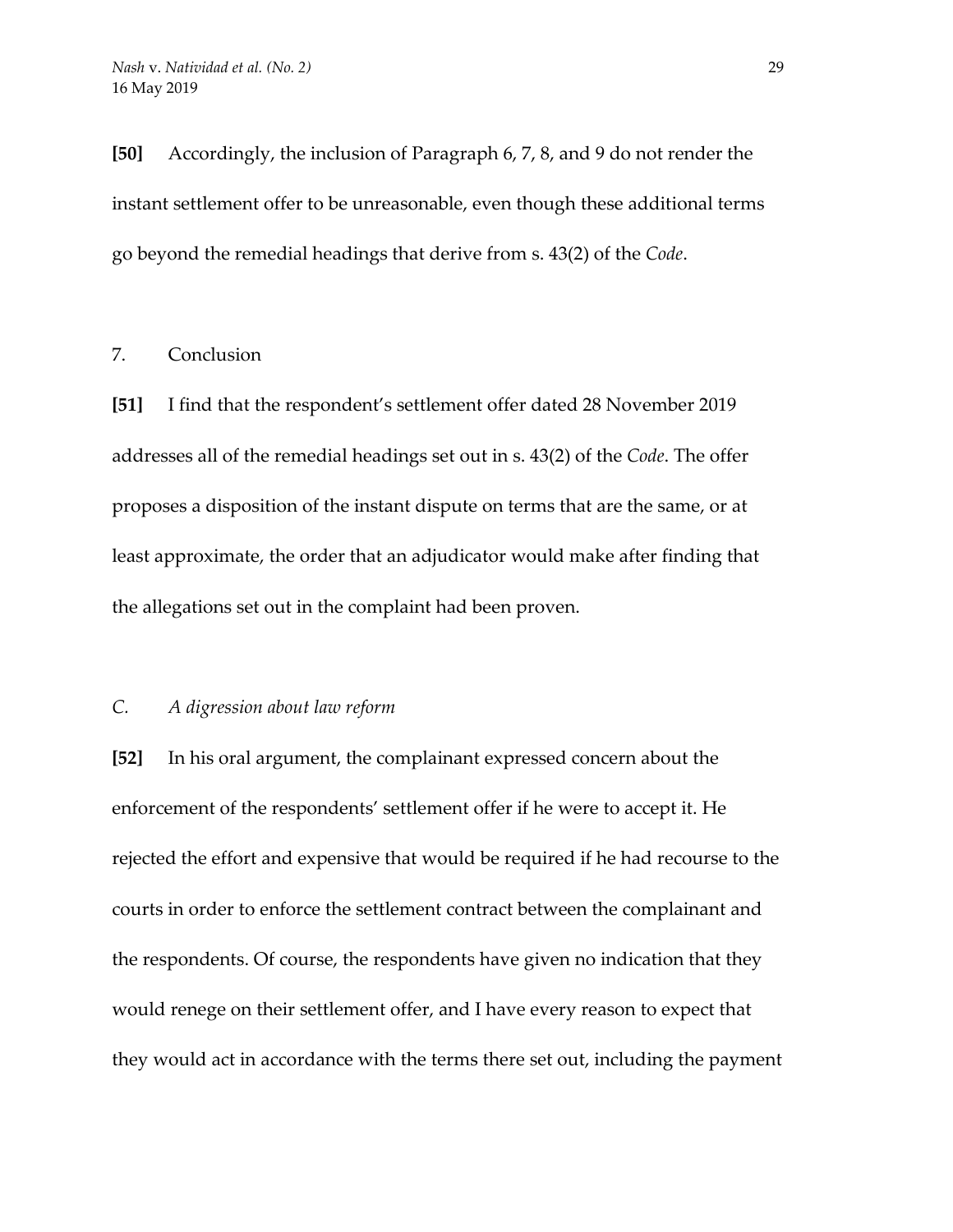of money to the complainant. Nevertheless, the complainant has correctly interpreted the *Code*, finding no authority by which an adjudicator may compel a party to make good on its settlement offer after the proceedings have been terminated: see also my previous comments in *Metaser MHR* at para. 33. While ss. 47 and 48 of the *Code* provide a mechanism by which to enforce an adjudicator's remedial order made under s. 43(2), there is no comparable authority in relation to s. 37.1.

## **V. Order for costs**

**[53]** Section 45(1) of the *Code* generally precludes an order for costs against any party to a human rights adjudication:

Subject to subsection (2), the parties to an adjudication shall pay their own costs. Sous réserve du paragraphe (2), les parties à un arbitrage paient leurs propres frais.

This sub-section promotes the filing of complaints in an attempt to eradicate discrimination and achieve other public policy goals that underlie the *Code*. The mere prospect of an order for costs generally operates as a deterrent to litigation, which the Manitoba Court of Appeal acknowledged in, for example, *232 Kennedy Street Ltd.* v. *King Insurance Brokers (2002) Ltd.*, 2009 MBCA 22 at para. 26; and, *Robertson* v. *Harding*, 2018 MBCA 67 at para. 35. It is undesirable from a policy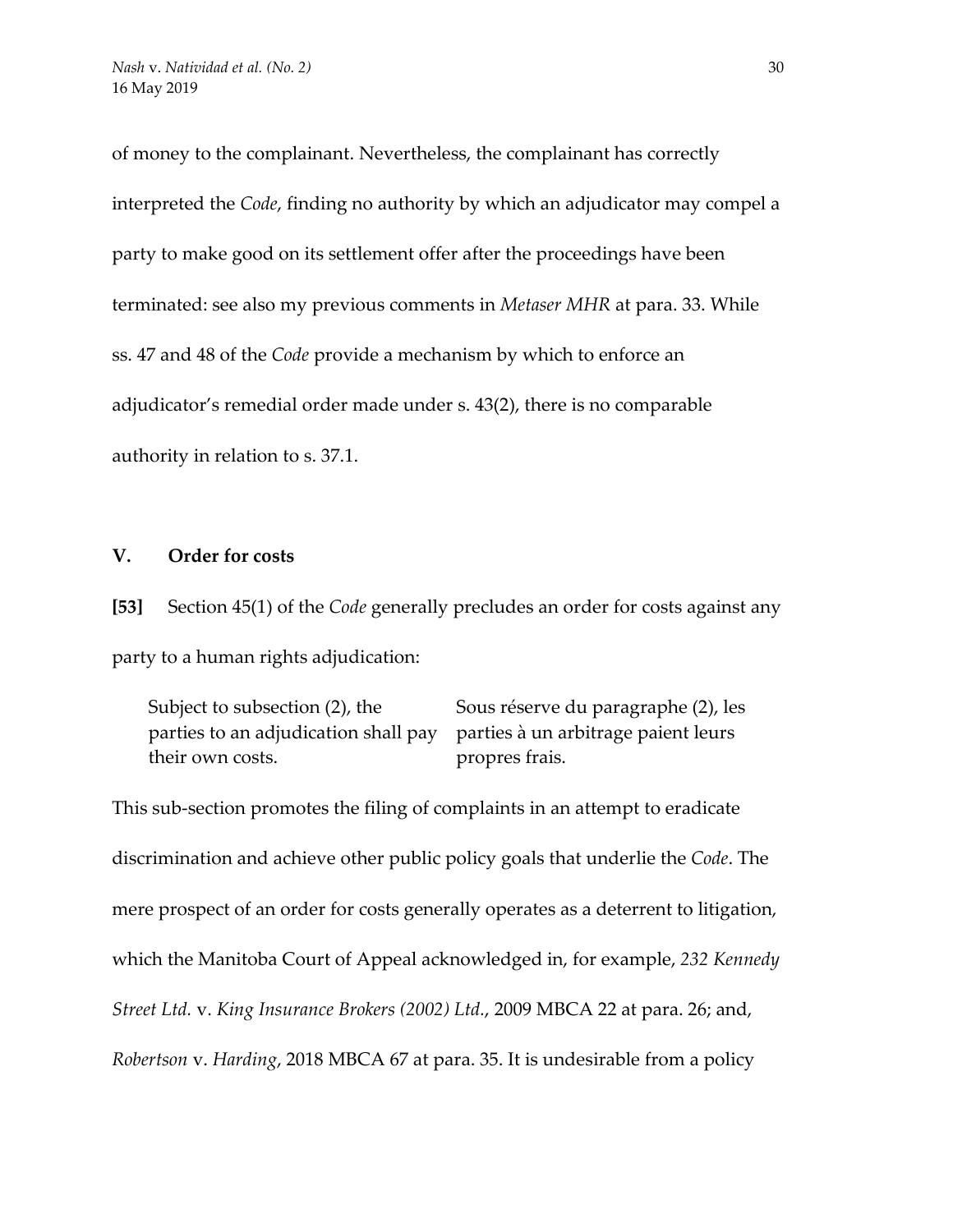perspective that such a deterrent should discourage human rights complainants

from filing and advancing their complaints.

**[54]** At the same time, aiming to control frivolous or vexatious conduct, s. 45(2) of the *Code* sets out a narrow exception to the general rule against ordering costs:

Where the adjudicator regards a complaint or reply as frivolous or vexatious, or is satisfied that the investigation or adjudication has been frivolously or vexatiously prolonged by the conduct of any party, the adjudicator may order the party responsible for the complaint or reply or for the conduct to pay some or all of the costs of any other party affected thereby.

Si l'arbitre juge qu'une plainte ou une réponse est futile ou vexatoire ou s'il est convaincu que l'enquête ou l'arbitrage a été prolongé de manière futile ou vexatoire par la conduite d'une partie, il peut ordonner à la partie responsable de la plainte ou de la réponse ou de la conduite répréhensible, de payer une partie ou la totalité des frais d'une autre partie touchée par la plainte, la réponse ou la conduite.

Accordingly, an order for costs may be exceptionally ordered in two circumstances: first, a complaint or reply is frivolous or vexatious, or the conduct of a party has been frivolous or vexatious; secondly, where conduct is in question, the investigation or adjudication of the complaint has been prolonged; and, thirdly, another party has incurred costs by reason of the frivolous or vexatious complaint or reply, or the frivolous or vexatious conduct.

**[55]** Before hearing of the motion on 8 February 2019, I advised the parties on 28 January 2019 that I would invite submissions about an order for costs against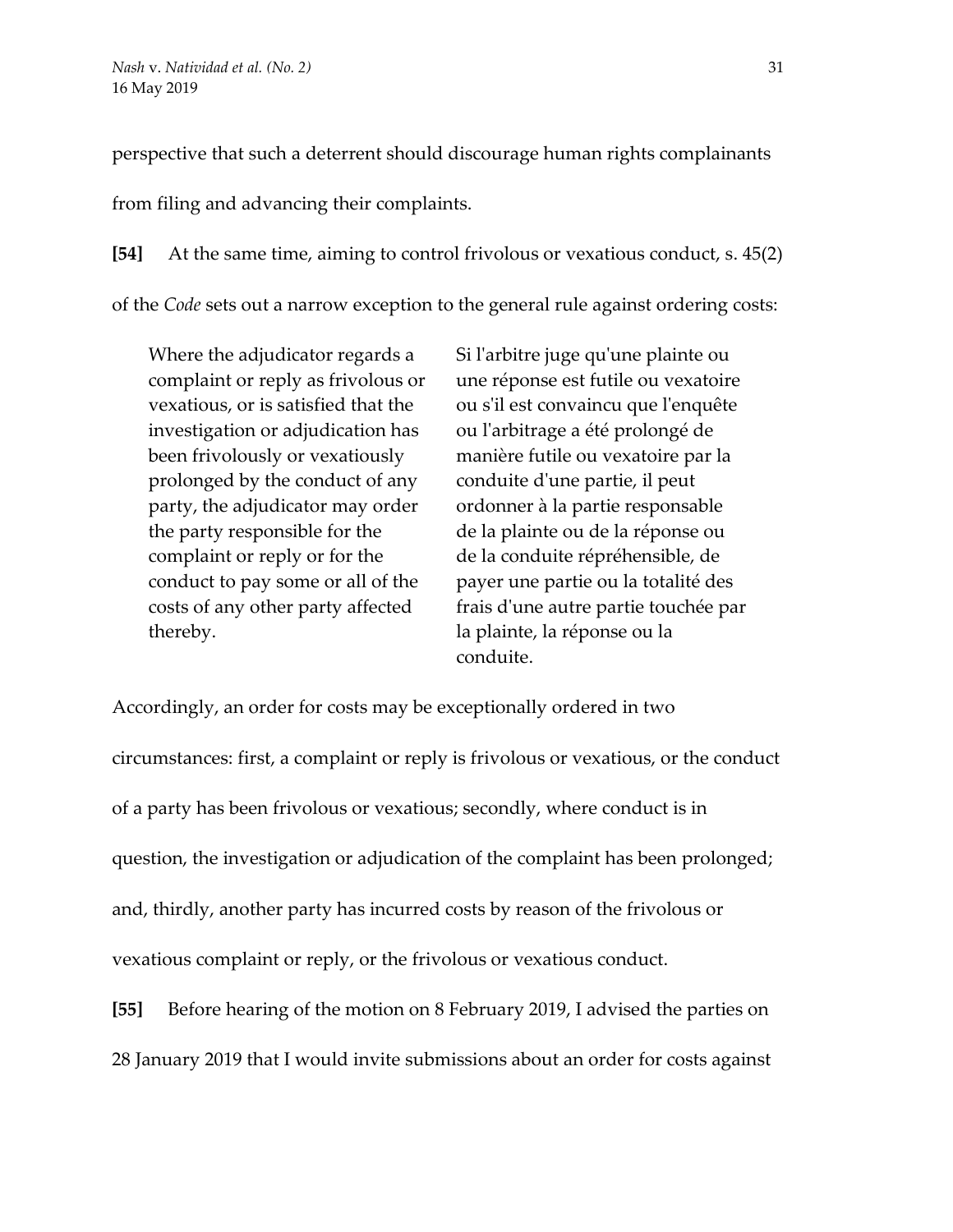the complainant. By then, I had especially become alive to the issue after reviewing the brief that the complainant had filed in connection with the instant motion. Prior to that time, I had only a vague sense that the complainant was engaged in problematic behaviour. Having insulated myself since early December 2018 using e-mail filtering tools, I had not been reading the stream of correspondence that the complainant was unnecessarily sending to me. Appended to his motion brief, the complainant collected examples of his own email messages. The content of these messages raised questions for me about the complainant's conduct. At about the same time, counsel began to express concerns about security arrangements for the hearing of the motion.

**[56]** At the hearing, the respondents took no position on an order for costs against the complainant. However, the Commission made submissions in support of such an order, detailing the conduct of the complainant and explaining the effect of his behaviour. In reply, the complainant unhelpfully sought his own order for costs against the respondents and the Commission.

#### *A. Statement of facts*

**[57]** In connection with the instant motion, the complainant wrote and sent to the parties at least 115 e-mail messages and 3 delivered letters between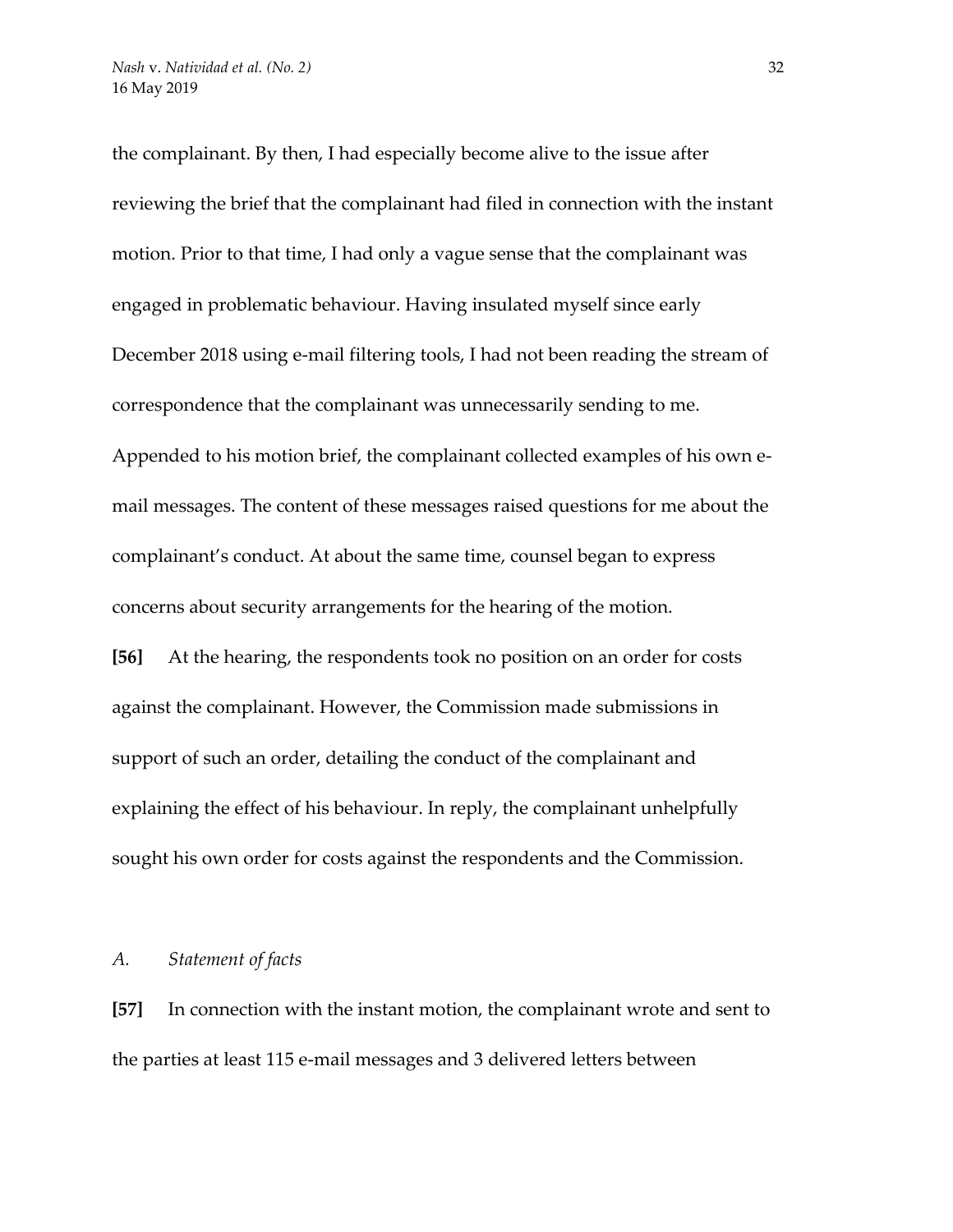December 2018 and April 2019. These communications have been shockingly disrespectful of their intended recipients, attacking counsel, the adjudication process, and third parties in the most vulgar and ungentlemanly language. Set by the complainant in upper case, excerpts from his communications include the following, which preserves the original spelling and formatting:

- 9 December 2018, writing to the Chief Adjudicator: "THERE IS A NAZIS IN CHARGE OF THE MHRC PLUS THE JUSTICE MIN ATTRNEY GENERAL WHO SHUD BE PUT IN JAIL."
- 12 December 2018, writing to me and closing his e-mail with this empty bravado: "ADVOCATE FOR EVERY HUMAN RIGHTS COMPLAINTANT NOT ONLY IN MB BUT CANADA.THE SYSTEM IS GOING TO BE CHALLENGED IN MB AS NEVER BEFORE AND TO YU MS KHAN I SUGGEST YU RESIGN AND TAKE THE NASIZ JUSTICE MINISTER WITH YU WHO DOESNT HAVE THE GUTS TO RESPOND TO ME AS A CANADIAN MB CITIZEN BORN IN THIS COUNTRY.SON OF A VETERAN WHO KNOS RT FROM WRONG".
- 13 December 2018, writing to me: "DAWSON I WILL NOT ATTEND OR ALLOW KHAN TO BE IN THE SAME ROOM AS ME.I DO NOT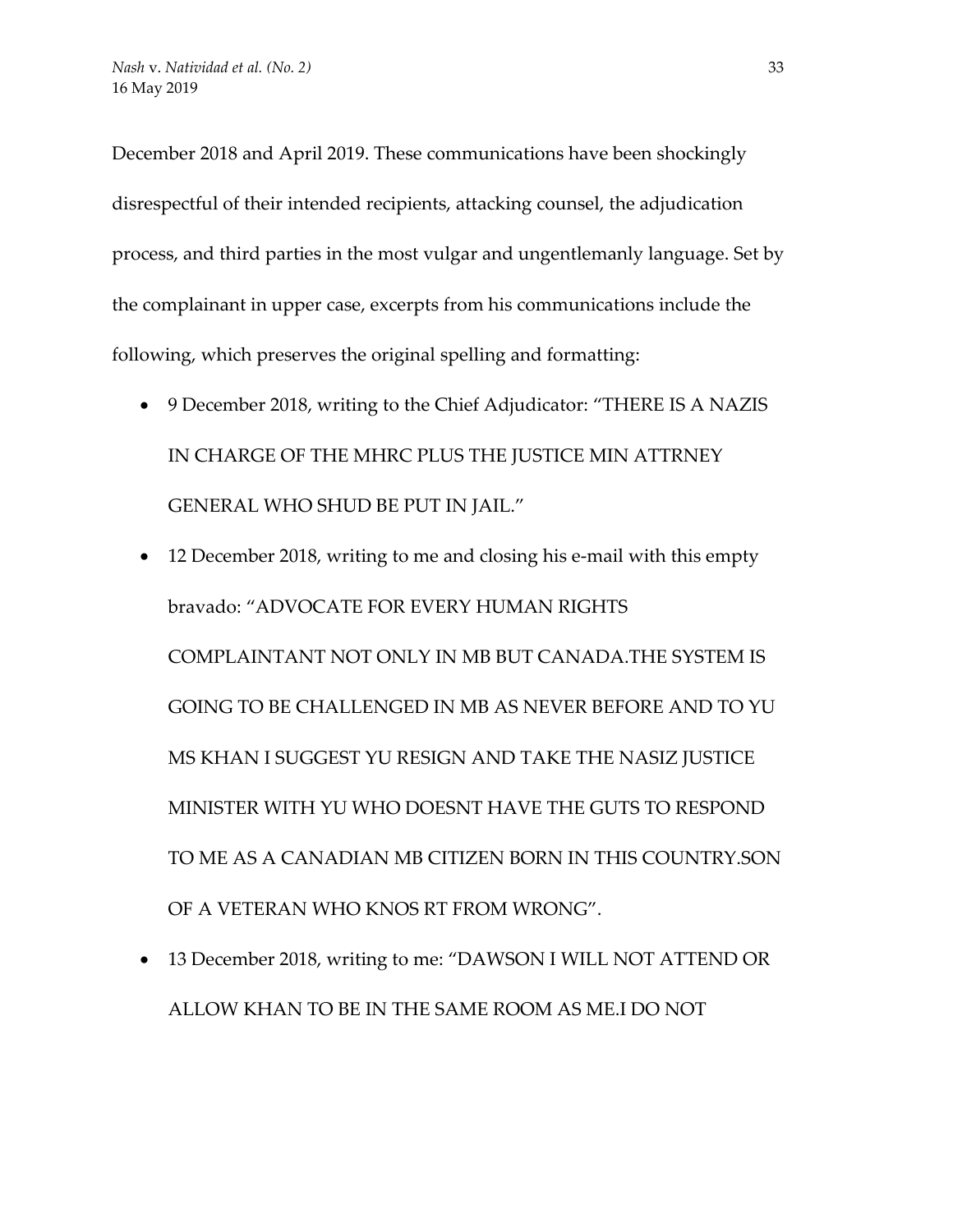ACCEPT YU AS THE ADJUDICATOR AND YU HAVE HAVE CLEARLY BEEN TOLD YU ARE USING NAZIS TACTICS CONTINUE TO DO SO".

- 21 December 2018, writing to the lawyer for the Commission, but copying all parties, adjudicators, and some politicians and a newspaper: "I AM ACCUSING YU THE GOV OF MB THE CHIEF ADJ OFFICER WALSH THE ORIGINATING HEARING ADJUDICATOR MANNING. THE SPECIAL HEARING OFFICER DAWSON THE TWO OPPOSING COUNSEL OF THE 2 RESPONDENTS PLUS THE JUSTICE DEPT WHICH IS CLEARLY INVOLVED IN THIS CONSPIRACY TO CAUSE DAMAGE TO ME".
- 13 January 2019, writing to the lawyers for the respondents and the Commission: "Clarificatiom of how i desribed dawsoni told hom he is a BASTARD UNFIT TO BE A HR ANYTHING ESP AN ADJUDICATOR FURTHER HE GOT MY STUFF WED BUT HASNT LOOKED AT IT BUT LOOKED AT KHSNS FROM FRIDAY.HE IS DISRESPECTING ME HAS SINCE BEGINNING IS A NAZIS AND WILL BE DEALT WITH."
- 22 January 2019, writing to the lawyer for the Commission but copying all parties and adjudicators, some politicians, and a newspaper: "COMMENT TO DAWSON U HAVE NOT HAD THE COURTESY TO TEPLY TO MY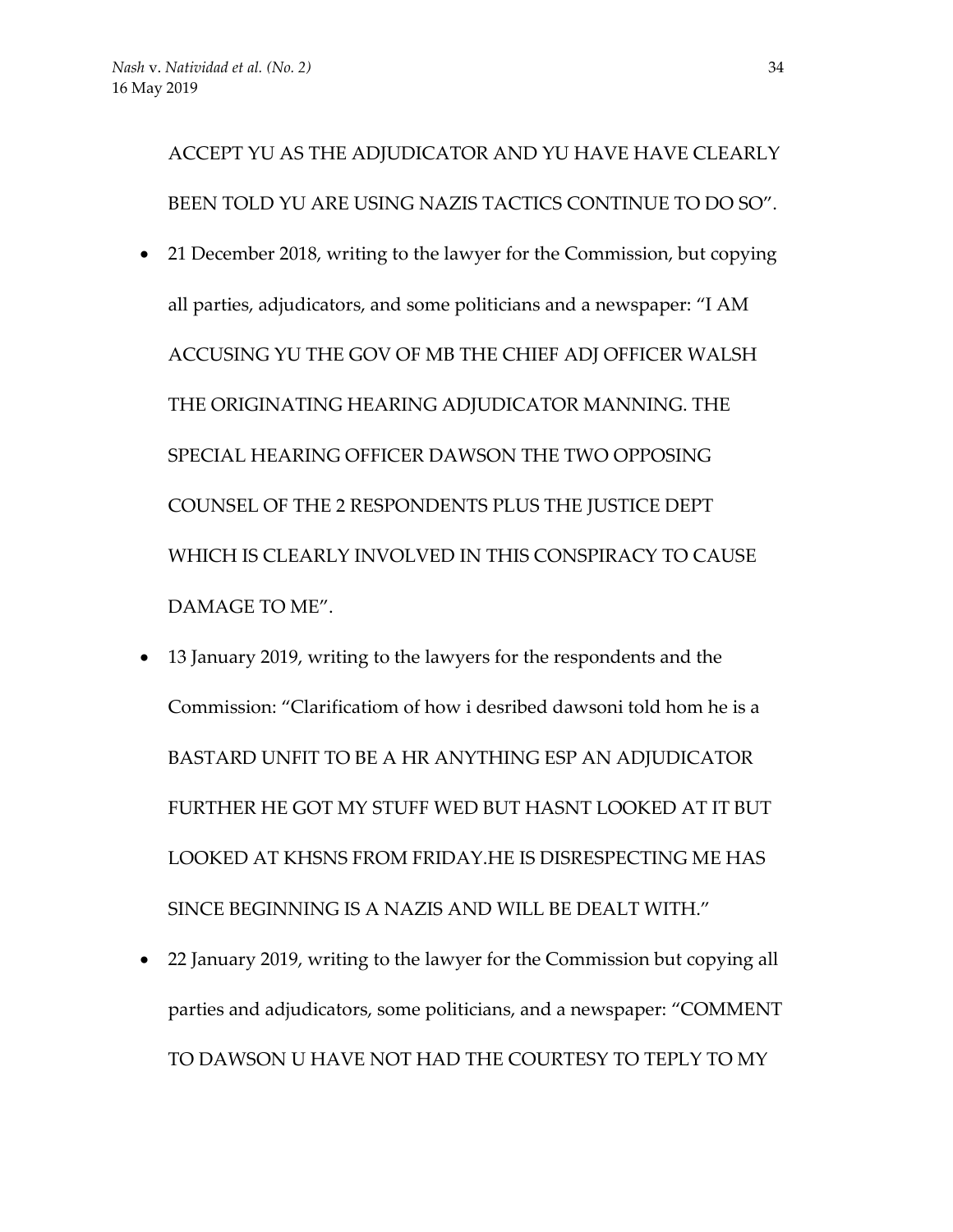LAST EM TO U AND I REPEAT U ARE A BASTARD AND HAVE NO BUSINESS BEING A HR ANYTHING.J.R.N."

- 28 January 2019, writing to me about the lawyer for the Commission and using the following as a subject line for his e-mail message: "FAILURE OF THE MUSLIM.NAZIS TO PROVIDE ME WITH HARD COPIEOF HER LAST DOCUMENTS SENT TO THE NAZIS ADJUDICATOR DAWSON"
- 30 January 2019, writing to all parties and adjudicators, some politicians, and a newspaper, while using the following as a subject line for his e-mail message: "NAZIS DAWSON THE MUSLIM NAZIS KHAN IS REFUSING TO PROVIDE ME WITH THE ADDITIONAL DOC SHE SUBMITTED AFTER JAN 12 H.THE DEADLINE FOR SUBMITTING.IF I DONT HAVE THEM BY FRIDAY FEBRUARY 1 2019 THE HEARING FOR FEB 8 WILL NOT BE ALLOWED TO PROCEED."
- Motion brief of the complainant, which sets out on its cover sheet: "HUMAN RIGHTS ADJUDICATION ABOUT SECTION 37.1 OF THE HUMAN RIGHTS CODE OF MANITOBA AN ABSOLUTE FARCE AND A VIOLATION OF EVERY HUMAN RIGHTS COMPLAINT ANT IN MANITOBA IN THIS ADJUDICATION APPOINTED ROBERT DAWSON A LIAR AND DEMONSTRATING NAZI TACTICS WHO HAS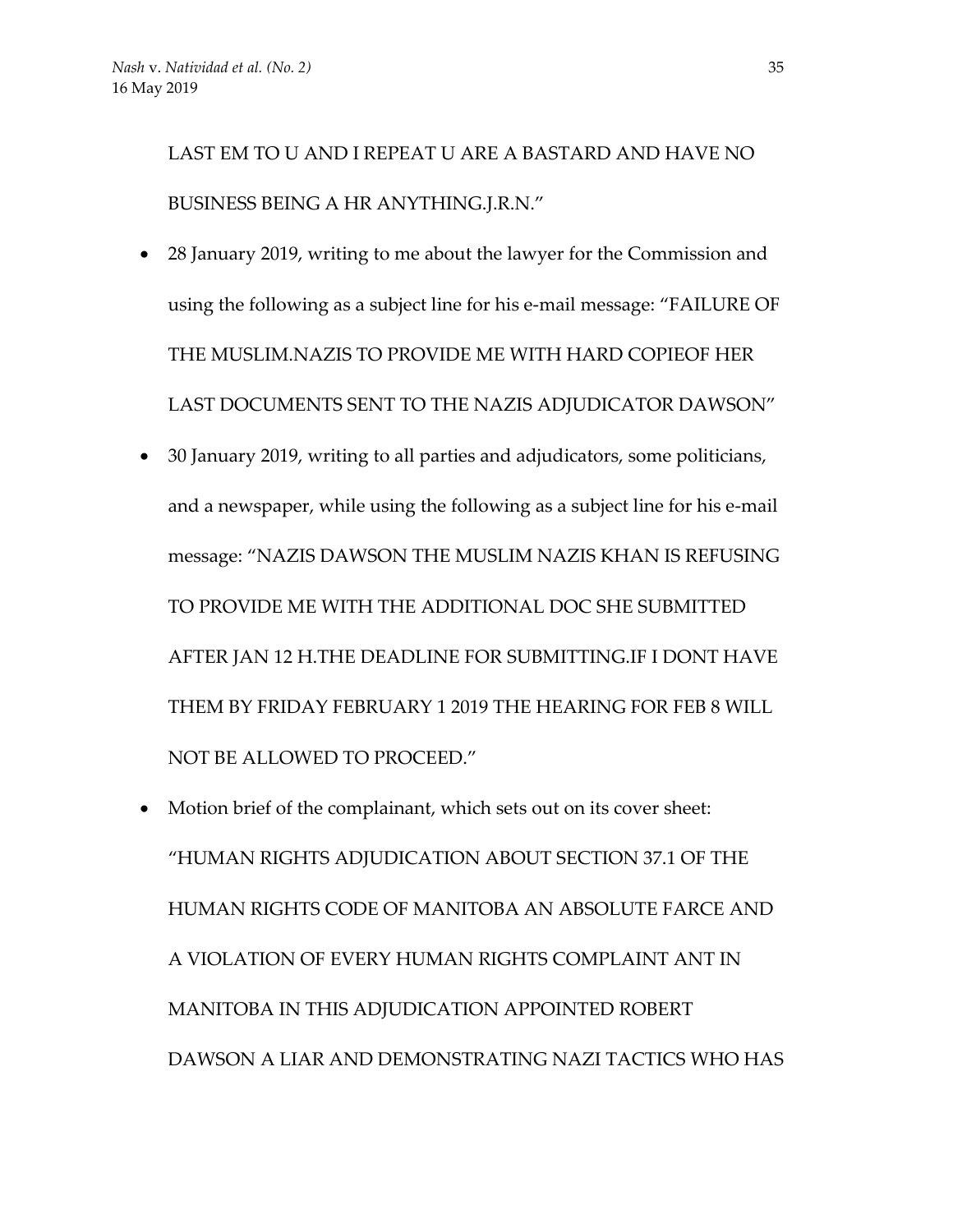BEEN ASKED TO STEP DOWN AND IS REFUSING TO DO SO AS HE IS UNETHICAL; IMMORAL AND INTERESTED ONLY IN HIS COMPENSATION AND MAINTAINING THE GOOD BOOKS WITH THE MHRC TO GET MORE LUCARATIVE APPOINTMENTS AS SCRATCH MY BACK I' LL SCRATCH YOURS IS THE CORRUPT LEGAL SYSTEM IN MANITOBA".

• Also in the motion brief of the complainant, a corruption of the style of cause when referring to the respondent Ms Natividad: "FLORA NATIVIDAD (RESIDENTIAL CARE PROVIDER) (Not yet a Canadian Citizen-AFAK -Filipino)".

**[58]** Some of the complainant's communications also made threats of physical harm to the lawyers for the respondents and the Commission, including:

• 29 January 2019, writing to all parties and adjudicators, some politicians, and a newspaper: "YUNAZIS DAWSON CAN TAKR 37.1& 45 UP YUR ASS AS CAN NAZIS KHAN ABND I WUD WARNYUTO AND KLASSEN AND TO A MUCH LESSER EXTENT GRAVELINES YU PEOPLE ARE INSERIOUS DANGER.WHAT I AM NOT GOING TO SAY BUT IF YU DARE THREATENME AGAIN NAZIS DAWSON YU WILL BE VERY SORRY. I HAVE NO INTENTION OF RETAINING A LAWYER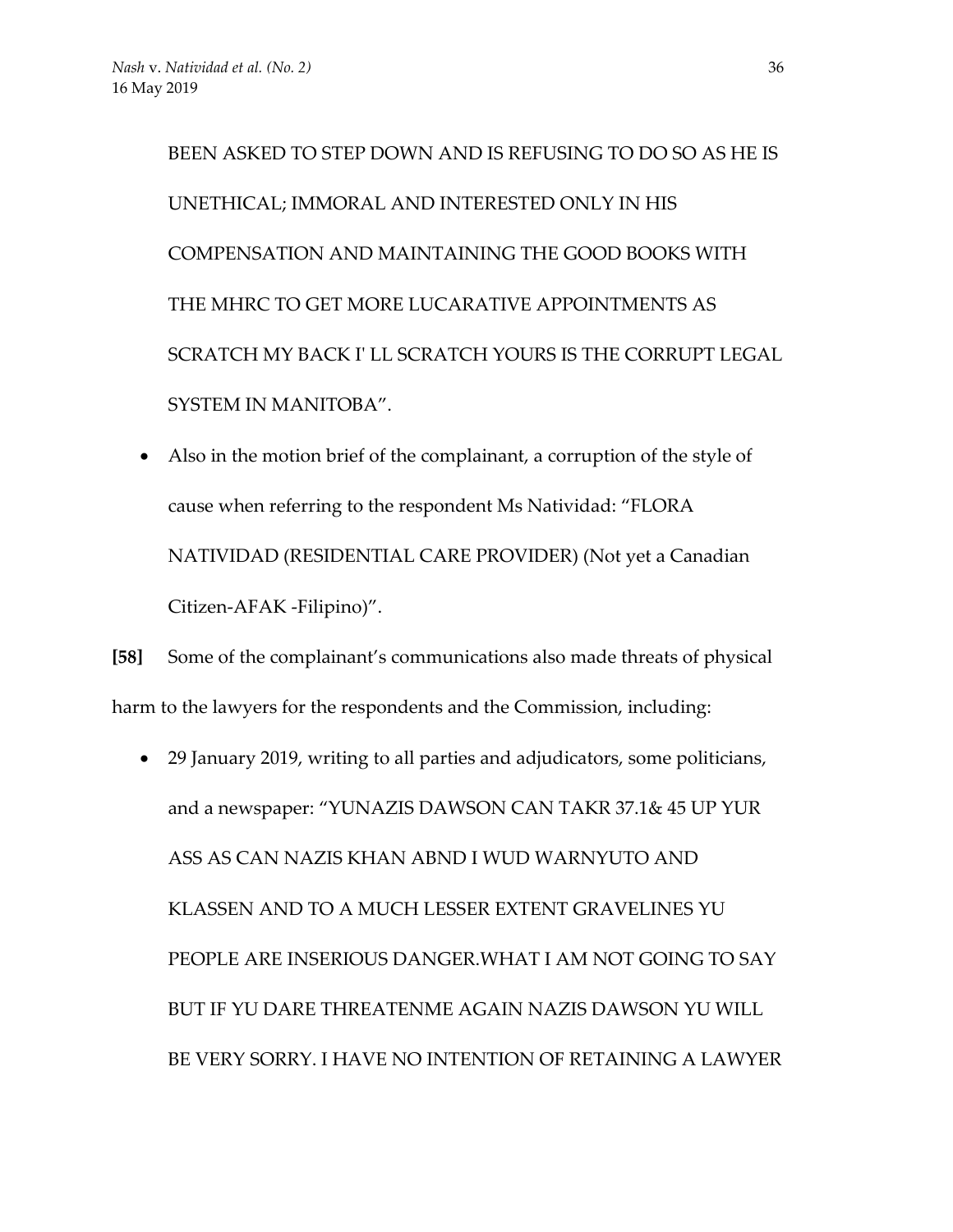WHO WUD PROBABLY BE AS BAD A PERSON AS YUKHAN AND KLASSEN.DONT THROW QB RULES AT ME .YU HAVE ALREADY VIOLATED ME RE THOSE RULES."

- 4 February 2019, writing to all parties and adjudicators, some politicians, and a newspaper: "BY THE WAY UR CONDUCT MANNINGS AND KHAN TO A LESSE EXTENT GRAVELINES ARE ALL PROBABLY FACING CRIMINAL CHARGES AND UP TO 14 YEARS IN.PRISON FOR WHAT SEEMS TO.MY GUT THE FRAUD INVOLVING THIS E7.1 HEARING. U ARE HETEBY SERVED UR ATTEMPT TO INTIMIDATE ME WITH SEV 45 U ARE GOING TO RUE THE DAY U DID THIS. I REPEAT U ARE ALL NAZIS AND ARE GOING TO GET WHAT THE WEST DID TO THE NAZIS AND ALL OTHER EVIL INCLUDING MUSLIM NAZIS KHAN."
- *B. Application of s. 45(2) to the facts*

**[59]** In essence, s. 45(2) of the *Code* may be distilled to the following for the purpose of the instant motion:

Where the adjudicator… is satisfied that the… adjudication has been… vexatiously prolonged by the conduct of any party, the adjudicator may order the party responsible… for the conduct to pay some or all of the costs of any other party affected thereby.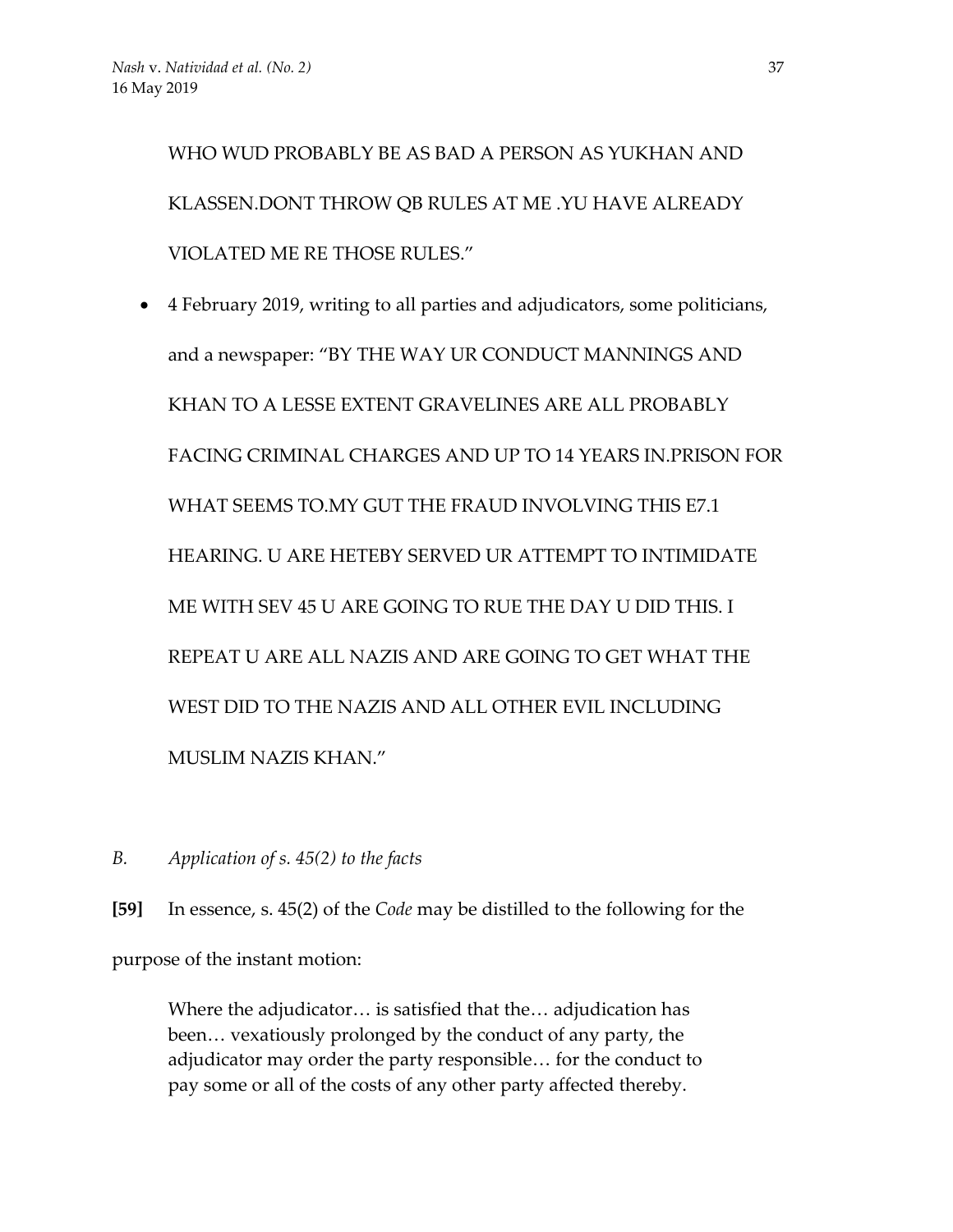It follows that, in the instant proceedings, an order for costs under s. 45(2) depends upon three findings: (1) the complainant's conduct was vexatious; (2) his conduct prolonged the adjudication; and, (3) the respondents incurred costs as a result of the complainant's conduct.

1. Vexatious conduct

**[60]** Section 45(2) of the *Code* does not define the term "vexatious". The word appears in more than 40 other Manitoba statutes, but always without definition. There is no reason that an ordinary sense of the word should not apply, so "vexatious" refers to something done to annoy or embarrass: see, for example, *York University* v. *Markicevic*, 2017 ONCA 651, where Madam Justice Epstein helpfully applies the meaning at para. 32.

**[61]** By way of summary, the communications of the complainant may be collected under the following headings:

- Subjecting other parties and their lawyers to irrelevant and disrespectful personal attacks that are unrelated to the allegations set out in the complaint
- Showing disrespect for the adjudicative process and the adjudicators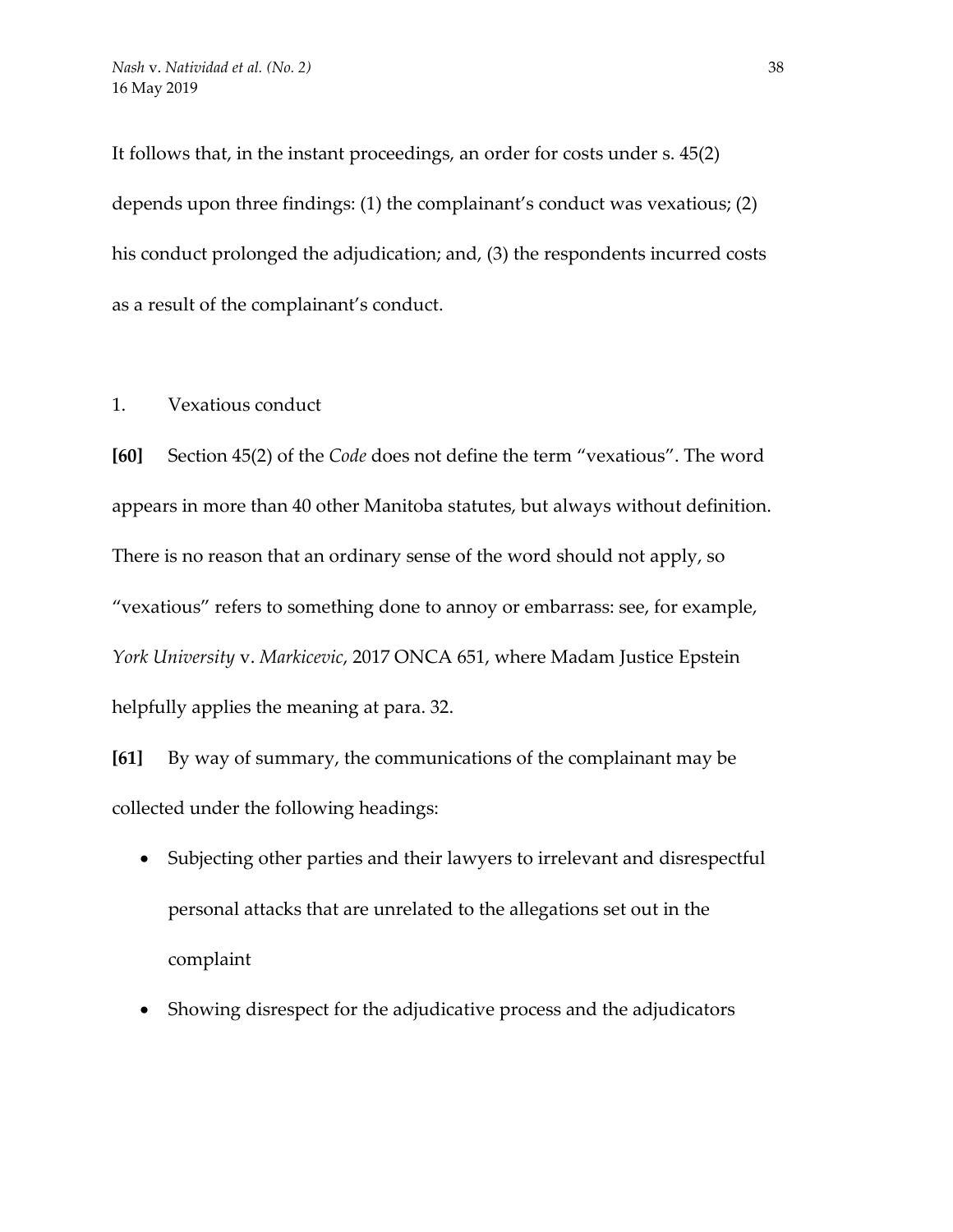- Engaging in conduct that has a serious impact upon the integrity of the decision-making process
- Making threats against the security of participants in the adjudicative process

**[62]** In reviewing these communications, I have considered whether the conduct of the complainant merely reflects his choice to appear without a lawyer throughout these proceedings. A tribunal will obviously not expect lay persons to behave themselves in accordance with the standards and formalities that govern the conduct of members of the legal profession. However, the complainant's conduct goes well beyond what is acceptable. Moreover, I had cautioned the complaint after he had left a telephone voice-message for me in which he disparaged the participants and the Chief Adjudicator. Writing on 9 December 2018, I even drew his attention to the possibility that such conduct could result in an order of costs against him pursuant to s.45(2) of the *Code*. As Madam Justice Shelley observed in *McKeekin* v. *Alberta (Attorney General)*, 2012 ABQB 456 at para 199,

[w]hen a person takes an incorrect action, is informed of their error, but then persists and commits the same 'error' again and again, that is evidence that the person does not misunderstand their action is incorrect. Rather, that indicates the person wants to break the rules.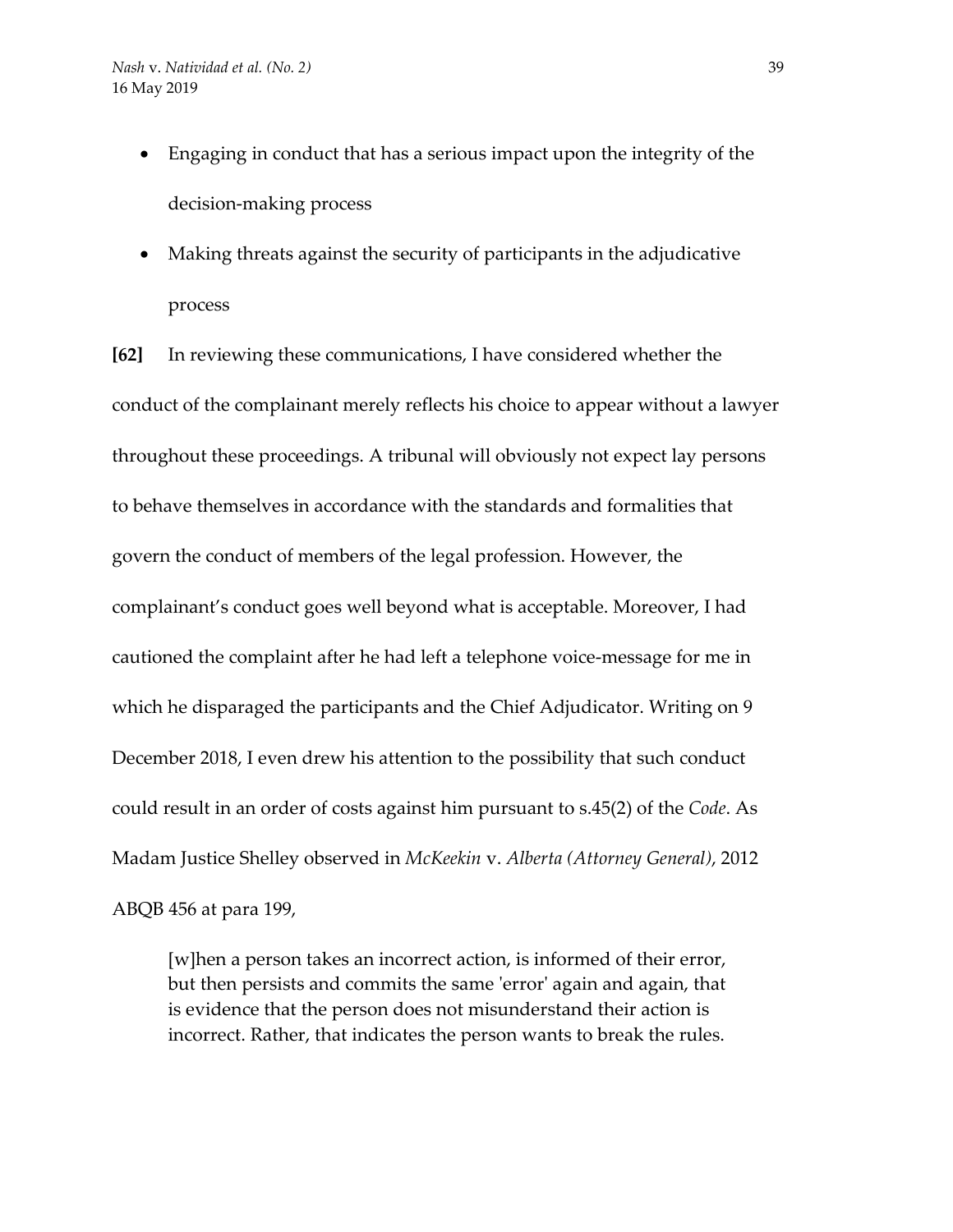**[63]** I have also considered whether the conduct of the complainant results from the medical conditions that he has described in the complaint; namely, schizophrenia and a bipolar disorder. Human rights tribunals should be especially ready to make allowances and accommodations for those whose medical conditions might unfavourably affect their participation in the adjudicative process: see, for example, *Miller* v. *Treasure Cove Casino and Supply Ltd.*, 2009 BCHRT 126 at para. 94-95. However, I have no information before me about those purported medical conditions. I am therefore unable to conclude that those conditions have affected the complainant or otherwise caused him to engage in this very inappropriate conduct. I had given advance notice to the parties that I would hear submissions about an order for costs, but the complainant made no helpful arguments or comments, and he submitted no supporting medical information.

**[64]** Unable to excuse his frequent and offensive communications, I find that the complainant's conduct has been vexatious.

2. Prolonged adjudication

**[65]** Section 45(2) of the *Code* does not supply a meaning for the term "prolonged". Although the word appears in other Manitoba legislation, no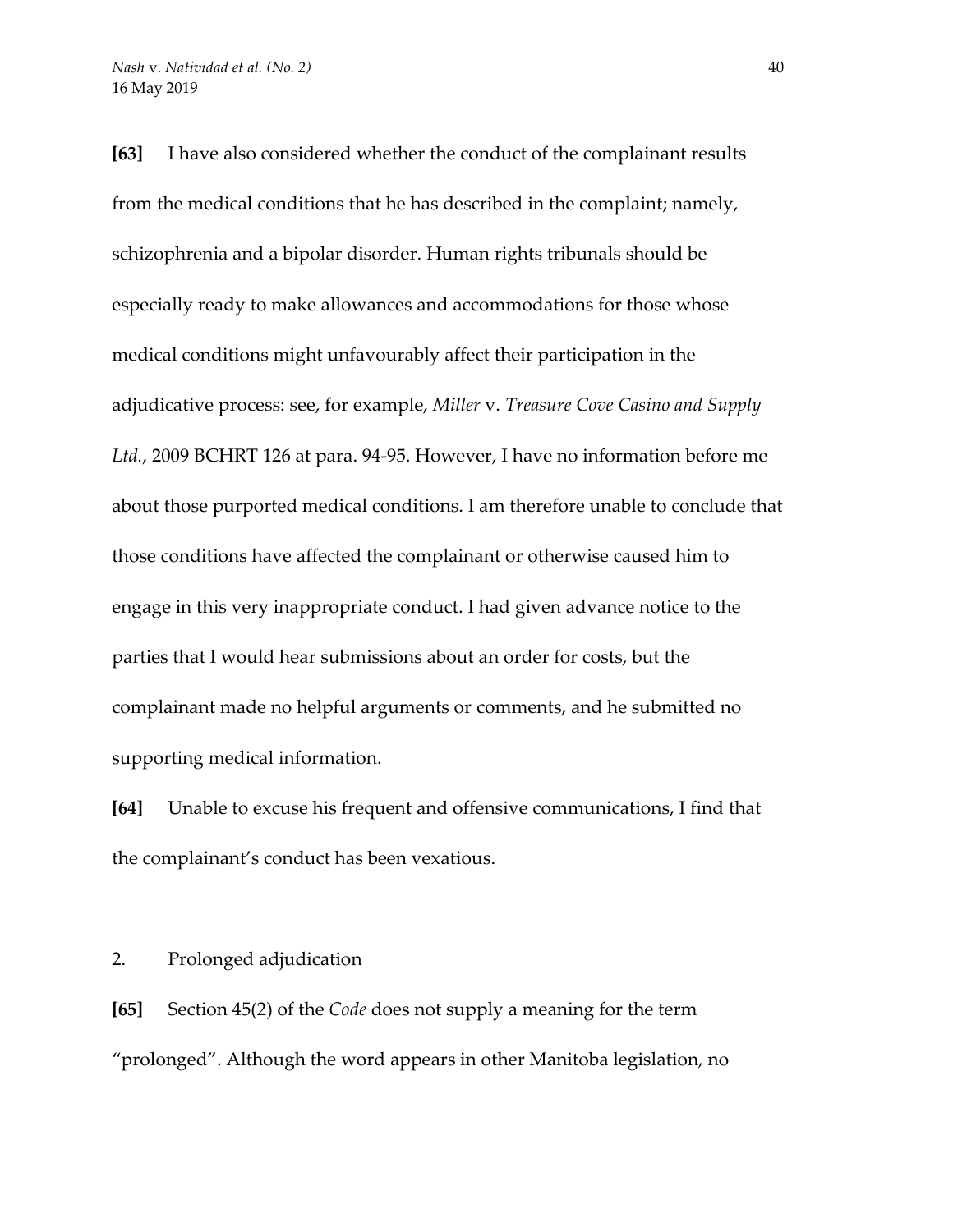definition is provided, and it mostly arises in the unrelated context of disability claims. For its part, *The Oxford English Dictionary* suggests that the verb "prolong" means "[t]o lengthen out in time; to extend in duration; to cause to continue or last longer; to continue, carry on". The definition implies a sense of waste, in that a matter has taken more time than it should.

**[66]** By reason of the complainant's 115 e-mail messages and 3 letters, the lawyers acting for the respondents and the Commission have necessarily taken time to wade through the correspondence. It was never an option for those lawyers to ignore the complainant's communications. I take notice that a lawyer's standard of accepted practice requires her to review incoming correspondence in connection with a matter for which a client has given instructions. By a very conservative measure, it is likely that each of the lawyers spent at least 0.1 hours of time in reviewing each message from the complainant, therefore accumulating a total of at least 11.8 hours of time for all of the communications. But for the complainant's vexatious conduct, this is time that the lawyers would not normally have spent.

**[67]** In other words, the vexatious conduct of the complainant has lengthened the amount of time required from these lawyers in order to move the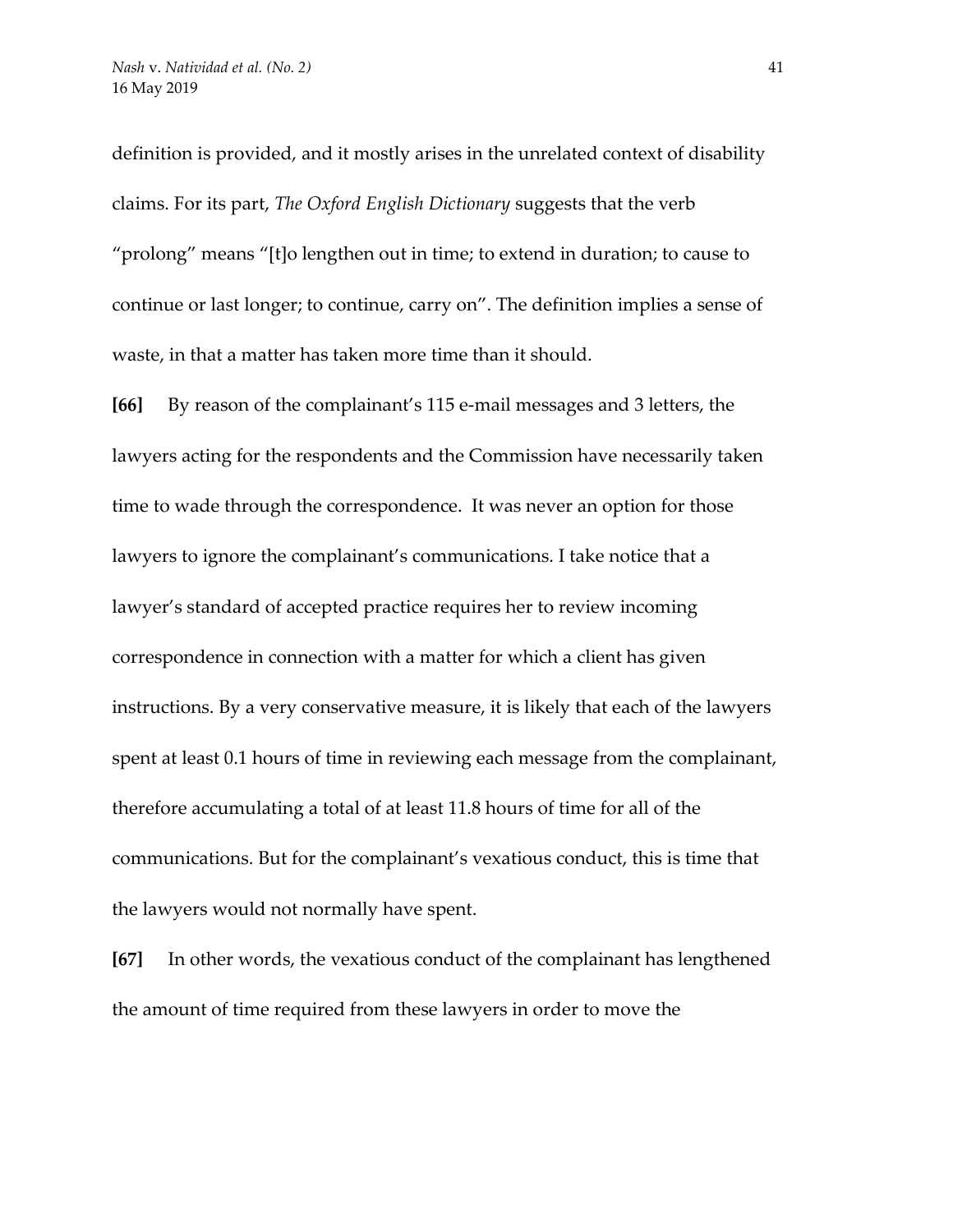adjudication forward. I therefore find that the adjudication has been vexatiously prolonged by the conduct of the complainant.

3. The costs of affected parties

**[68]** Neither the respondents nor the Commission submitted calculations of the costs that their respective clients have incurred by reason of the complainant's conduct. I safely assume that this was not a negligent omission; instead, I suspect that it was a deliberate choice not to appear like public entities extracting money from an individual complainant. Nevertheless, there are reliable means by which to calculate those costs.

**[69]** Whether directly in the case of a lawyer in private practice or indirectly for in-house counsel or government lawyers, the clients of lawyers pay for the services that their lawyers provide. Using a very low rate of \$75 per hour and discounting any applicable taxes, I calculate that each client has incurred in some way costs in the amount of \$885.00 for the 11.8 hours that their respective lawyers have spent in reviewing the complainant's communications.

**[70]** In addition, the Commission incurred the cost for the attendance of a police officer throughout the hearing, and it arranged for provincial protection officers to accompany the lawyer for the Commission as she travelled from her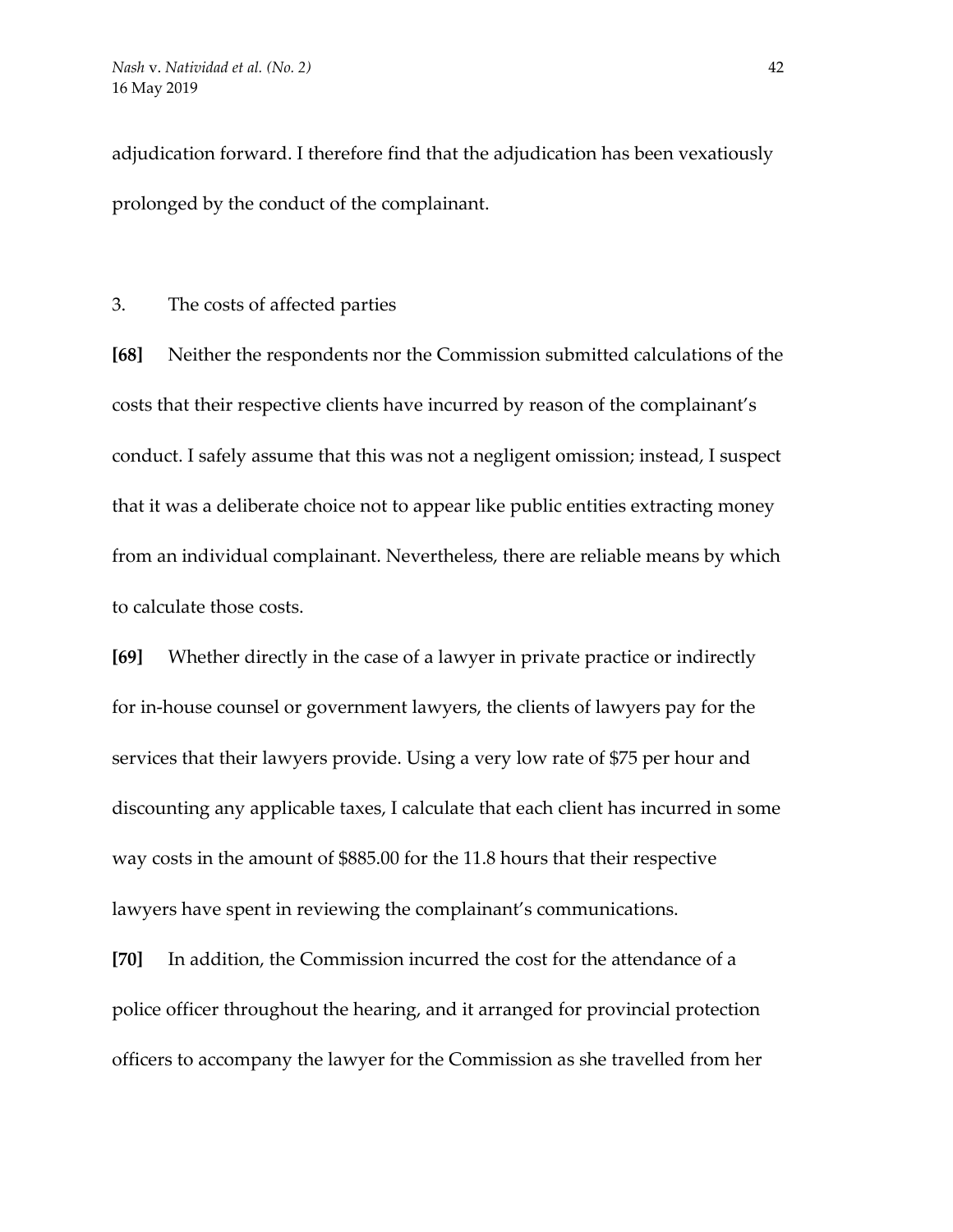office to the hearing room. The Commission has not quantified its expenses, but I estimate that these security measures incurred costs for the Commission in an amount equal to at least \$250.00.

#### 4. Conclusion

**[71]** I find that the adjudication has been prolonged by the vexatious conduct of the complainant, causing the respondents and the Commission to incur costs. Pursuant to s. 45(2) of the *Code*, I therefore order costs against the complainant and in favour of each of the respondents in the amount of \$885.00 and in favour of the Commission in the amount of \$1,135.00. The total in costs equals \$2,905.00. **[72]** It unsettles me that an order of costs has been necessary in the instant adjudication. During the hearing, I had invited and encouraged the complainant to apologize for his shameful conduct. He expressly refused to do. In the face of his patently vexatious conduct, I have been left without a choice. The instant circumstances fall squarely within the *Code*'s narrow exception to the general rule that parties to an adjudication must pay their own costs. Accordingly, the outcome of these proceedings should not especially deter current and potential complainants in the filing and advancement of their own human rights complaints.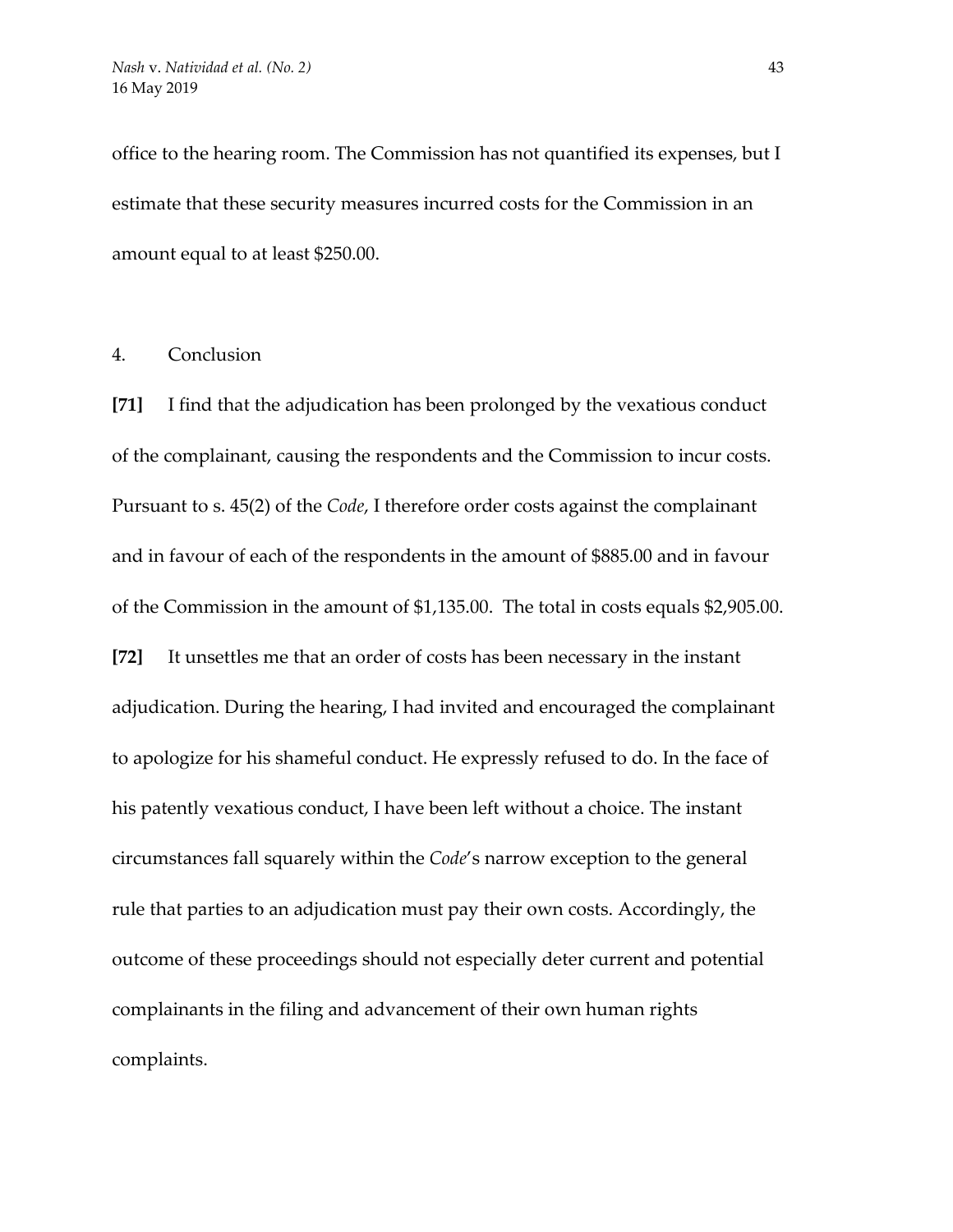## *C. Another digression about law reform*

**[73]** The *Code* contains no provision by which an adjudicator may suspend or terminate a human rights adjudication in order to take steps to protect participants from vexatious conduct or harassment. In contrast, s. 19(1) of the *Code* requires an employer, for example, to take reasonable steps to terminate the harassment of an employee. However, there is no comparable protection for participants in a human rights adjudication. Employees are entitled to a respectful workplace, especially because many of them would feel as if they have no choice but to endure harassment if they wished to earn a living. The participants in a human rights adjudication are similarly and inescapably tied to the adjudication. It is not an option for a respondent that she may simply walk away from the adjudication process, even if that is the only way in which she may no longer be subjected to harassment.